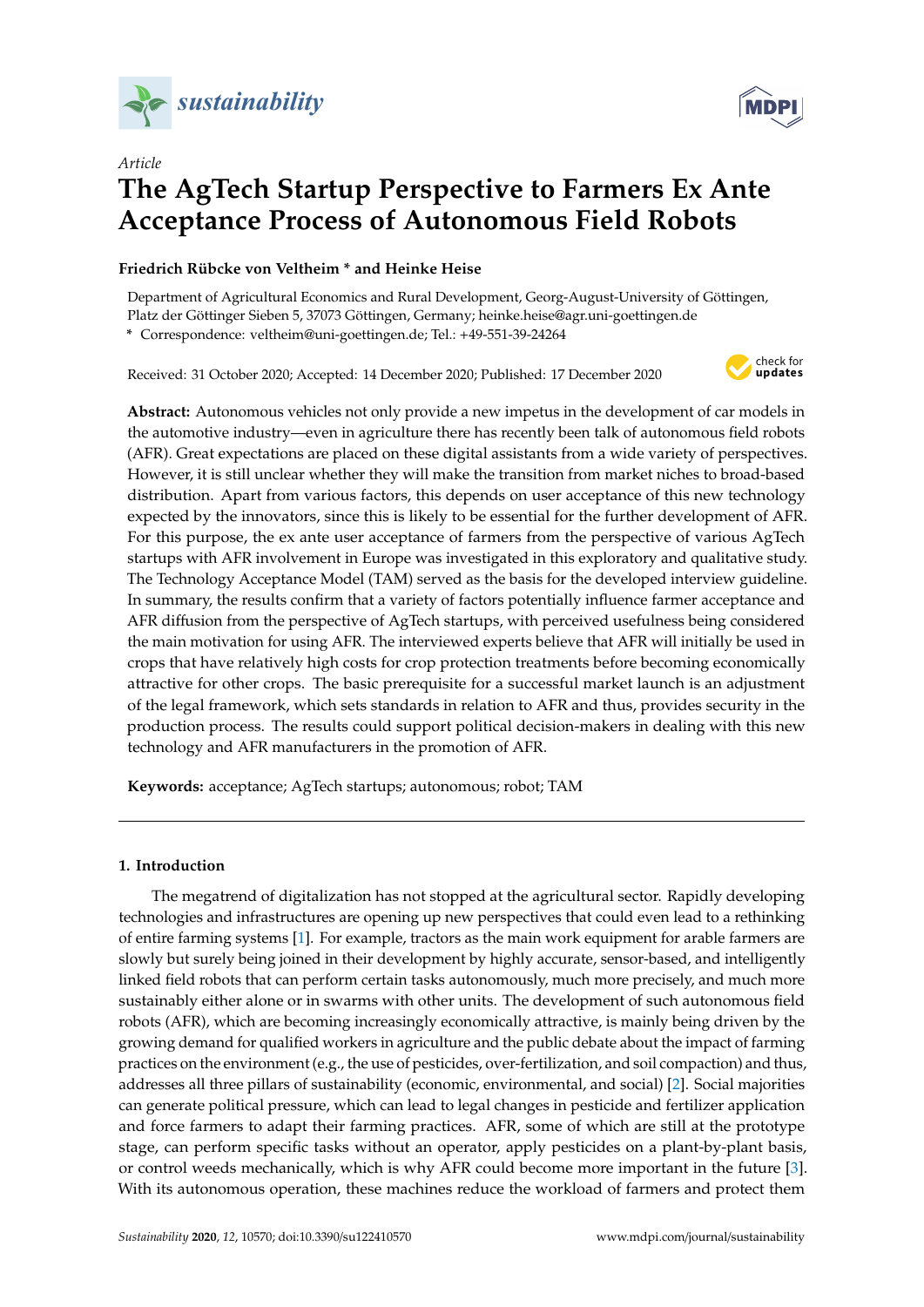from unnecessary contact with harmful chemicals. Due to AFR's better scalability, smallholder farms, which have often been considered uneconomical, could become more economically attractive by adopting such robots, which could lead to a rethink in process in the agricultural sector, away from the motto: "bigger is better" [\[4\]](#page-15-3).

However, the introduction of autonomous technologies in agriculture is also accompanied by some concerns. For instance, although the driving of farm machinery would be abolished, new tasks would be added, such as AFR's monitoring and programming, for which farmers may lack qualified staff [\[3\]](#page-15-2). In addition, Devitt [\[5\]](#page-15-4) fears that farmers may not be able to trust unmanned robots working out of sight and that by handing over tasks to artificial intelligence (AI), they would lose agricultural knowhow in the long run and thus, suffer an even greater loss of social recognition. A similar conclusion was reached by Kester et al. [\[6\]](#page-15-5), who, using the example of special crops, revealed a conflict between the farmers' support of efficiently operating AFR and a lack of confidence in such technologies.

Despite the concerns expressed above, there is broad agreement that AFR will claim its place in modern agriculture in the future, but it remains unclear when and to what extent this will happen. For instance, the King [\[4\]](#page-15-3) argues that the initial reluctance of established agricultural machinery manufacturers to develop AFR is due to the fact that their existing business models are being compromised. In addition, the risk of damaging reputation by a possible malfunction of the first AFR is much higher for established agricultural machinery manufacturers than for largely unknown AgTech (AgTech (Agricultural Technology) is used in this article as a generic term for all technical innovations affecting the data-driven, networked, digital agriculture of the future) startups. However, AFR also offer a whole range of new business models for agricultural machinery manufacturers, such as on-demand supply of AFR to farmers in return for a rental fee or as a cloud-based pay-per-use model [\[7\]](#page-15-6).

Another opportunity can be seen in the ongoing development of agricultural engineering through a disaggregated approach in the form of several small robot units where large machines hit the legal size and weight limits [\[8\]](#page-15-7). Since digital technologies such as AFR collect and analyze large amounts of data in order to fully unfold their potential, not only AgTech startups but also large IT companies such as IBM and Google are competing with established agricultural machinery manufacturers. As these new players will claim their share of the market, it is all the more important for the current market leaders to assess whether there is indeed a future market for AFR and, if so, to what extent [\[9\]](#page-15-8). Therefore, when estimating the factors influencing the ex ante acceptance of AFR by farmers, the perspective of various AgTech startups as new market entrants appears to be highly interesting.

However, there have only been a few studies on the technology acceptance process in relation to AFR in agriculture so far. Redhead et al. [\[3\]](#page-15-2) attribute this to the fact that this is a new, potentially disruptive technology and that not much is known about how AFR could be integrated into current farming practices. Therefore, they conducted contextual interviews with nine farmers from large-scale farms in Queensland (Australia). The farmers interviewed were particularly interested in the reduction of weed control costs and the time saved by the absence of an operator when using AFR. However, they also feared the reliability of the small robot units in an uncontrolled environment, the time required for monitoring, the complexity of AFR as well as the lack of required infrastructure in terms of high-speed mobile data networks. Overall, however, they were enthusiastic about a possible adoption of AFR, which was particularly true for farmers who were already using precision agriculture (PA) technologies on their farms. This can be confirmed by the findings of Salimi et al. [\[10\]](#page-15-9), according to which farmers are more likely to adopt automated technologies the more they understand their usefulness. Therefore, the authors [\[10\]](#page-15-9) surveyed 378 people with agricultural backgrounds in Iran in 2020 about factors influencing the adoption of agricultural automation. In 2018, Rial-Lovera [\[11\]](#page-15-10) surveyed 14 agricultural stakeholders in California (USA) on their AFR acceptance behavior and revealed labor shortages and rising labor costs, as well as a lack of awareness of the potential benefits of AFR and the lack of compatibility between agricultural equipment as the main reasons for an ex ante acceptance of AFR by farmers. Using a wider definition of the term, Caffaro and Cavallo [\[12\]](#page-15-11) conducted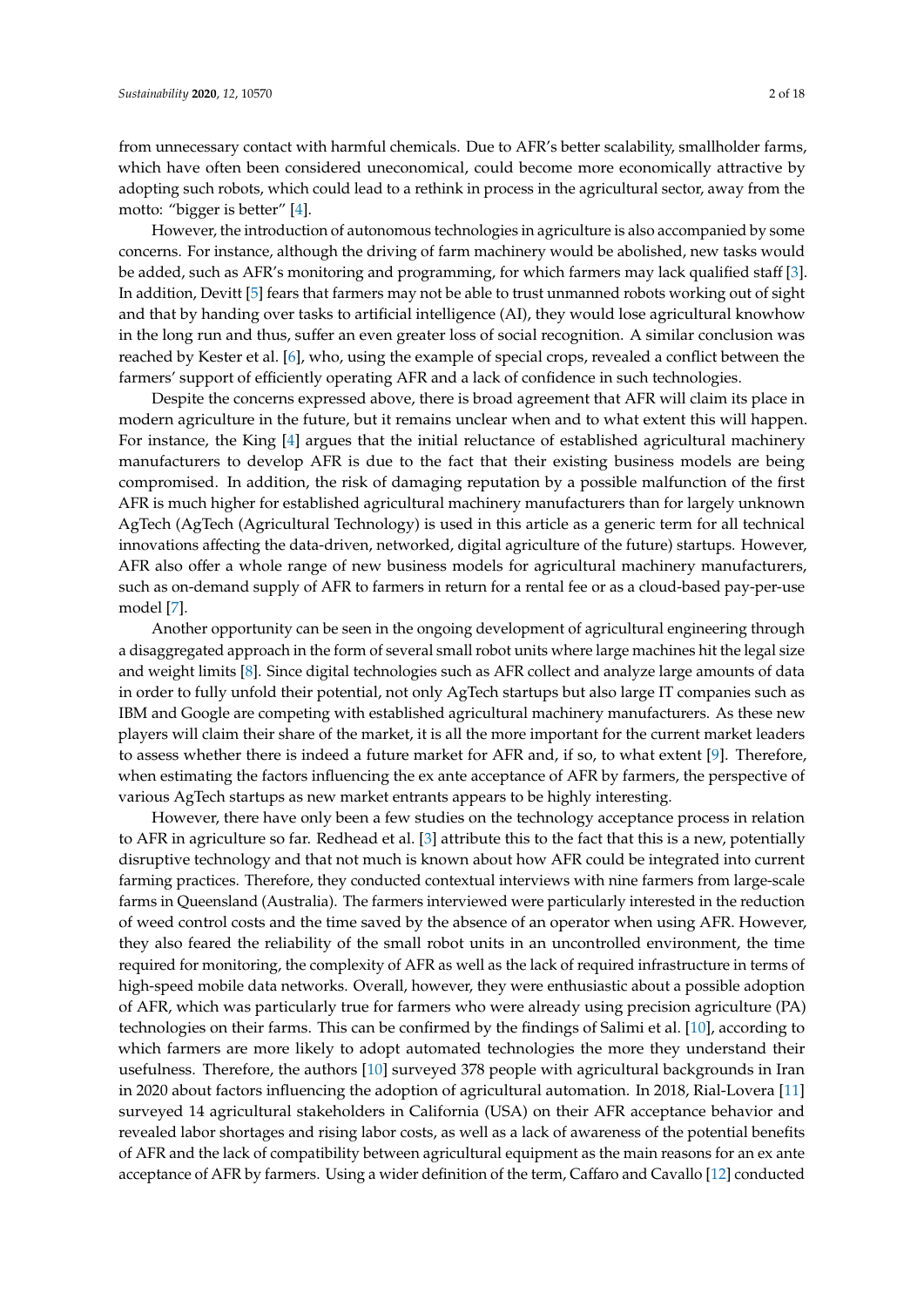a survey on Smart Farming Technologies (STF) at a northern Italian agricultural fair and found that the sociodemographic characteristics of farmers influence their adoption behavior of STF. Overall, it can be concluded that there is a research deficit in the investigation of the technology acceptance process and diffusion of AFR in agriculture, as most studies focus only on the effect of certain facets and tend to ignore the multidimensionality of the acceptance process, leading to imperfect understanding of the underlying complexity of acceptance factors and diffusion barriers [\[13](#page-15-12)[,14\]](#page-15-13).

One group whose perspective appears particularly interesting in this context is, in addition to farmers (as buyers), the AgTech startups themselves (as suppliers). Following Roger's [\[15\]](#page-15-14) theory of the diffusion of innovations, the identification and successful targeting of the right group of farmers should be a top priority for suppliers in order to invest their resources into attracting the right people. In addition, the supplier's knowledge of existing drivers and barriers to the diffusion of AFR as an essentially affected party is usually higher than among other stakeholders. AFR are currently in an early market introduction phase, in which it will be decided whether the "critical mass" [\[15\]](#page-15-14) of adoptions will be reached and the technology will be successfully established to a broader market or not.

The aim of this paper is therefore to examine first the barriers to the diffusion of AFR by providing insights into the ex ante acceptance process of AFR. To this end, the present study examines various acceptance factors influencing the technology's diffusion from the perspective of AFR-developing AgTech startups. Since it is especially the user acceptance expected and already experienced by the suppliers that is essential for the further development and implementation of AFR, AgTech startups have collected data from farmers themselves. By interviewing the startups, it is possible to obtain aggregated knowledge about the acceptance of many farmers. Therefore, the data have been gathered through qualitative expert interviews at the International Forum of Agricultural Robotics (FIRA) in Toulouse (France) in December 2019.

#### **2. Materials and Methods**

Due the relatively small number of AgTech startups with AFR involvement in Europe and a lack of empirical research on the acceptance of AFR, a qualitative approach for data collection and analysis was chosen: expert interviews using a semi-standardized guideline to specify the wording and order of the questions, thus ensuring a uniform procedure [\[16\]](#page-15-15). Besides the fact that a quantitative survey was not suitable given the relatively small statistical population, expert interviews offer several advantages, since answering open questions requires higher cognitive effort from the respondents than answering closed questions and can therefore reveal more in-depth information [\[17\]](#page-15-16). In order to collect the data, we conducted interviews with experts from ten different AgTech startups specialized in AFR at the International Forum for Agricultural Robotics (FIRA) in Toulouse (France) in December 2019. The open and neutral formulated questions were split into six thematic blocks: drivers and barriers, economics, environmental impacts, legal constraints, socioeconomic impacts, and technology. Following a brief introduction to the topic, the experts were interviewed in person, leaving them free to add questions or topics not covered in the interview guide. The results were extracted using a qualitative content analysis according to [\[16,](#page-15-15)[18\]](#page-16-0), which is described in more detail in Section [2.2.](#page-4-0) For this purpose, individual statements from the interviews are assigned to previously developed, theory-based categories (described as factors in Section [2.1.](#page-2-0)) after summarizing and aggregating the information.

## <span id="page-2-0"></span>*2.1. Study Design*

This 14 question-long guide (see Appendix [A\)](#page-13-0) was based on the factors influencing the ex ante user acceptance of new technologies based on the Technology Acceptance Model (TAM) [\[19\]](#page-16-1). These factors cover perceived usefulness, perceived ease of use, and external factors. Since the subject of this study is the future use of AFR, it can be assumed that farmers have had little or no experience in dealing with this new technology, which is why the factors of attitude toward using and actual system use have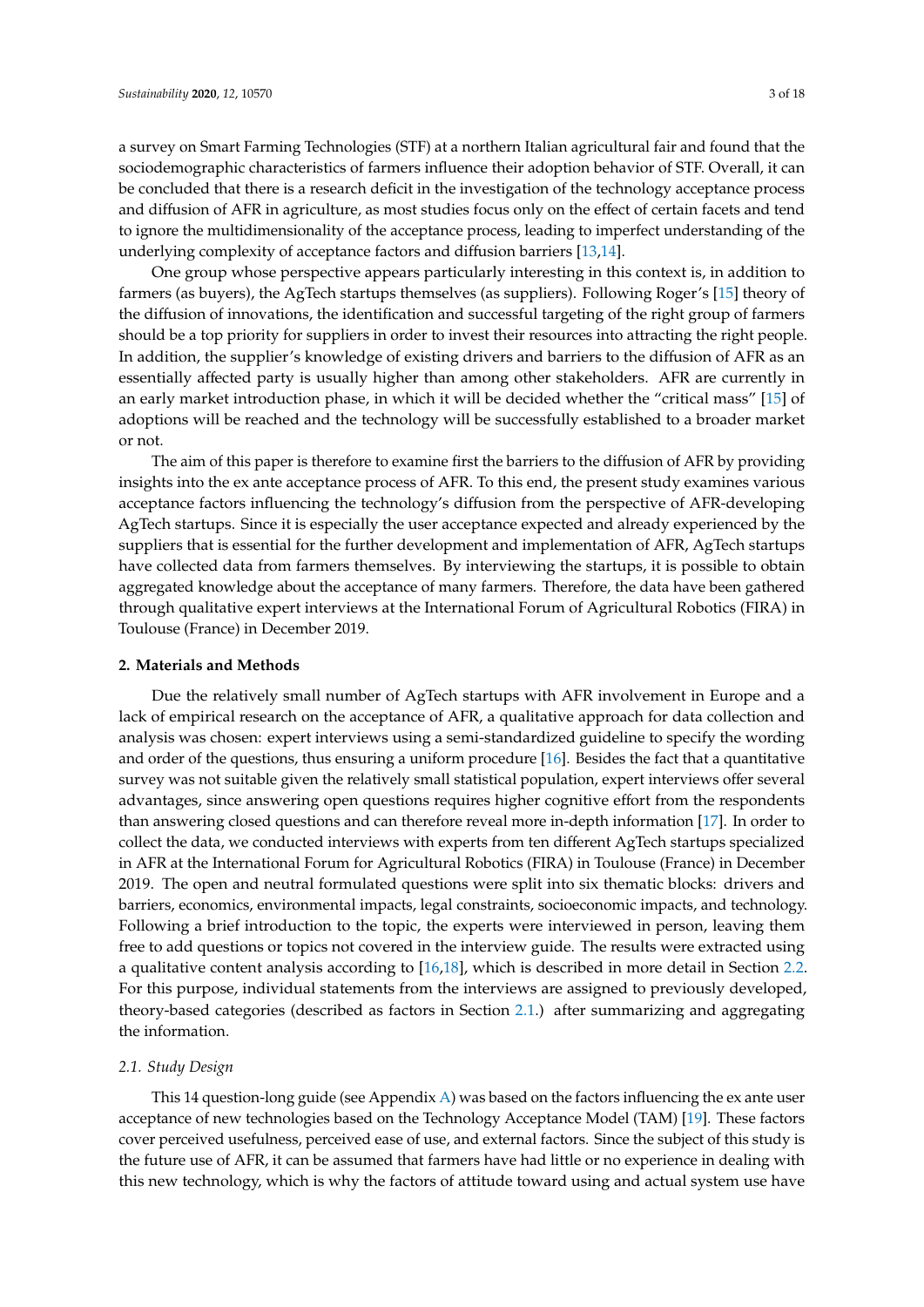been excluded from this analysis. In addition, Chuttur [\[20\]](#page-16-2) was able to demonstrate a direct influence of perceived usefulness and perceived ease of use on the behavioral intention. According to [\[19\]](#page-16-1), the perceived usefulness is the subjective probability with which a potential user will adopt a certain technology (in this case AFR) to improve his work performance in an organizational context. In contrast, the perceived ease of use describes the level of simplicity of a technology expected by a potential user. Both perceived usefulness and ease of use can be influenced by various external factors [\[10,](#page-15-9)[21–](#page-16-3)[23\]](#page-16-4). In order to address the diversity of perceived usefulness, this study explicitly addresses the underlying facets of an economic benefit in terms of, for example, higher harvest expectations, (labor-) cost savings or an increase in economic efficiency, and the facets of an environmental benefit. The effect of perceived ease of use on perceived usefulness is assumed to be positive, since a higher degree of simplicity of a technology is beneficial to its usefulness [\[10,](#page-15-9)[11,](#page-15-10)[23,](#page-16-4)[24\]](#page-16-5). The following external factors have been added based on the available literature on the topic: compatibility, farm manager characteristics, information, legal framework, social influence, and workforce availability [\[3,](#page-15-2)[5](#page-15-4)[,6,](#page-15-5)[10](#page-15-9)[–12,](#page-15-11)[14,](#page-15-13)[23,](#page-16-4)[25,](#page-16-6)[26\]](#page-16-7). The external factor compatibility takes findings from diffusion theory into account, which has shown that the technical design strongly influences user acceptance [\[25\]](#page-16-6). Compatibility means the possibility of combining AFR with existing technology and thus, successfully integrating it into working practice. Therefore, we expect an effect on the perceived usefulness and the perceived ease of use. As another external factor, we have introduced the farm manager's characteristics in order to meet socioeconomic aspects such as age, educational level, and risk aversion [\[14\]](#page-15-13). Following an approach from PA research, the external factor information represents the data collected by AFR and its strategic operational use as well as associated data protection and data autonomy, for which we assume a direct influence on the perceived usefulness. The sociopolitical discussion on chemical plant protection products in Europe is leading to increasing legal restrictions on the use of pesticides in agriculture (e.g., Germany: [\[27\]](#page-16-8)). In addition, the use of autonomous technologies on public roads is still not regulated in a way that is appropriate to the present time, which is why we assume that the legal framework has an influence on perceived usefulness [\[28\]](#page-16-9). We therefore defined the external factor legal framework as the degree to which a farmer believes that organizational and legal infrastructures exist to support the use of AFR. Social influence was taken into account as a further external factor to counteract the limitation of the TAM to ignore the social environment. The fact that the social environment has an influence on the acceptance of technology has been proven several times with the follow-up models TAM2 and the unified theory of acceptance and use of technology (UTAUT). Furthermore, farmers are influenced in their strategic decisions by their social environment [\[29\]](#page-16-10), which is why we assume a direct relationship between social influence and perceived usefulness. The availability of workforce has been repeatedly cited in the screened literature as a driver for the development and adoption of AFR, which is why a direct influence on the behavioral intention to use AFR is assumed from this fifth and last external factor in this study [\[2,](#page-15-1)[30\]](#page-16-11). The assumptions based on the factors mentioned above are shown in the following figure (Figure [1\)](#page-4-1).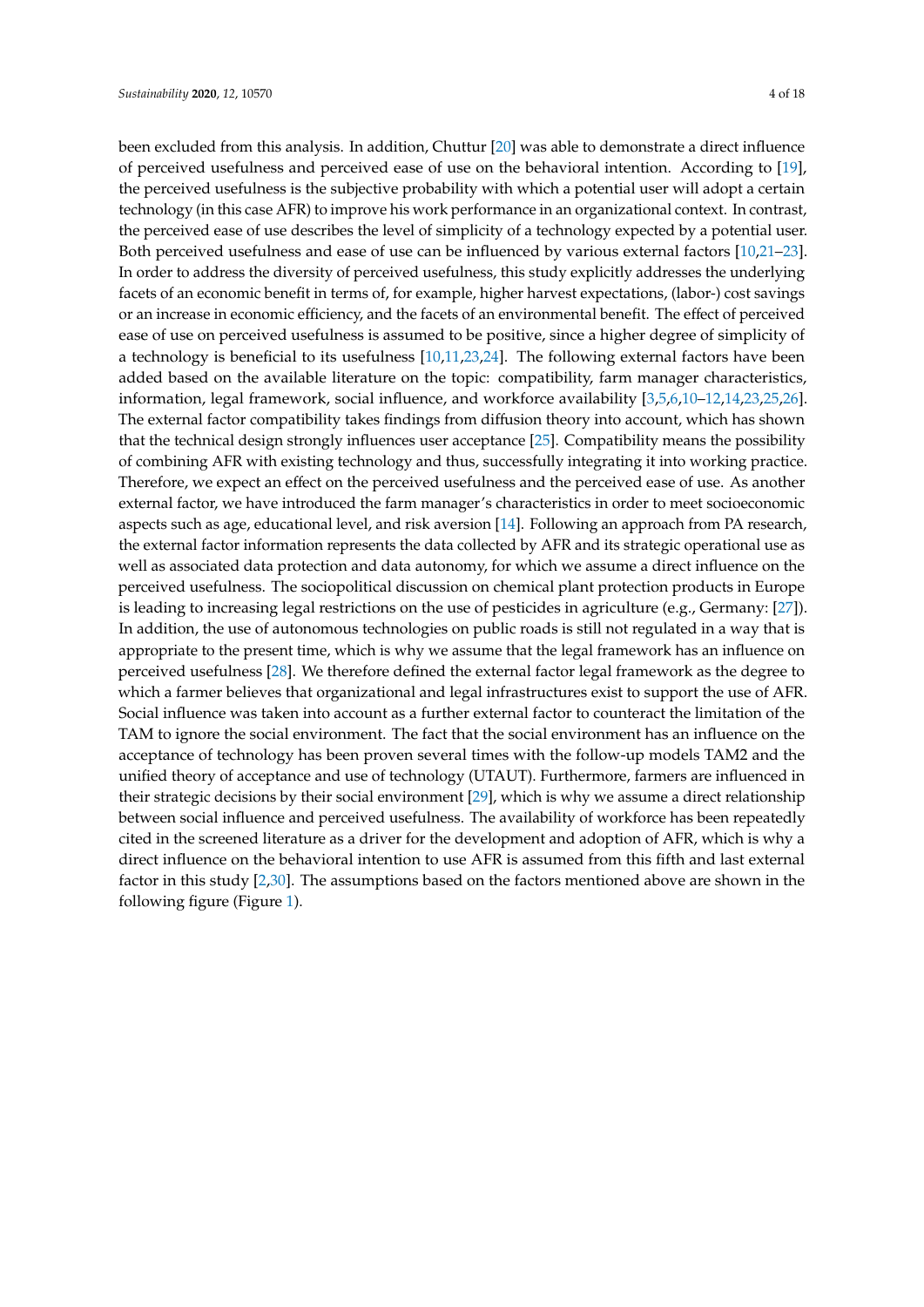<span id="page-4-1"></span>

**Figure 1.** Modified TAM in the context of autonomous field robots. **Figure 1.** Modified TAM in the context of autonomous field robots.

### <span id="page-4-0"></span>*2.2. Data Analysis 2.2. Data Analysis*

A qualitative content analysis by extraction according to [[17,](#page-15-16)[18\]](#page-16-0) was used to analyze the data. A qualitative content analysis by extraction according to [17,18] was used to analyze the data. This was performed in three steps: transcription and data exploration, identification of statements This was performed in three steps: transcription and data exploration, identification of statements related to the acceptance factors, and summarization and interpretation of the extracted information.

The first step was to transcribe the recorded interviews in full length. The resulting transcripts The first step was to transcribe the recorded interviews in full length. The resulting transcripts were made anonymous using the method of factual anonymization. In this process, the extracted data are anonymized to such an extent that links to the individual experts can only be decrypted with a disproportionately high effort [31]. As [a n](#page-16-12)ext step, the information relevant to the research objective of this study was extracted from the transcripts and assigned to the TAM factors described above (external factors, perceived usefulness, and perceived ease of use) that served as categories as defined by [17]. The d[iffe](#page-15-16)rentiation of the factors from each other was based on their definitions, anchor examples, and coding rules (see Table  $A1$  in t[he A](#page-14-0)ppendix  $A$ ). Sinc[e t](#page-13-0)here are hardly any studies available for the research object in an agricultural context, the TAM factors were kept open in order to allow the integration of new factors which did not occur in the reviewed literature. Thus, all relevant information of the raw material could be examined under consideration of the interrelations between the factors influencing the acceptance of AFR. The methodical procedure was supported by between the factors influencing the acceptance of AFR. The methodical procedure was supported by the software "f4-analysis". the software "f4-analysis".

# *2.3. Sample Description 2.3. Sample Description*

The ten selected AgTech startups surveyed for this study are listed in the table below (Table [1\).](#page-5-0) The ten selected AgTech startups surveyed for this study are listed in the table below (Table 1). Among these are some of the most promising competitors in this emerging industry, such as the Among these are some of the most promising competitors in this emerging industry, such as the current market leader Naïo Technologies, but also two EU-funded projects aiming to develop a market-ready product. The total number of potential AFR AgTech startups in Europe is probably in the lower two-digit range but is currently difficult to overview. Thus, the experts interviewed are very likely to cover a representative part of the total population of AgTech startups with AFR involvement in Europe.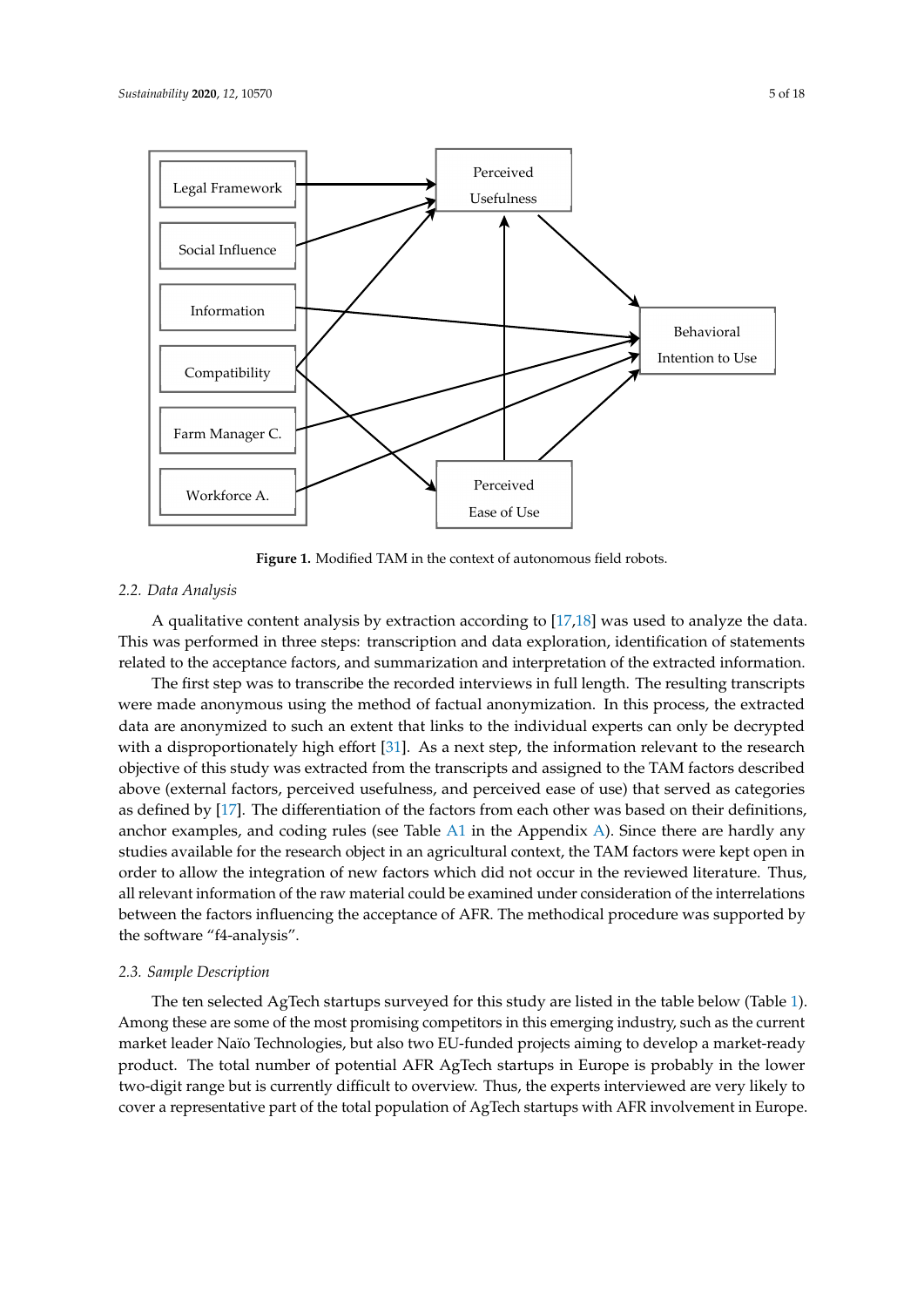<span id="page-5-0"></span>

| Company                           | Incorporation | Headquarter                                          | <b>AFR</b> Involvement                       |
|-----------------------------------|---------------|------------------------------------------------------|----------------------------------------------|
| Agrointelli                       | 2015          | Aarhus, Midtjylland (Denmark)                        | multiple task robot                          |
| AgrOnov                           | 2015          | Bretenière,<br>Bourgogne-Franche-Comté (France)      | AFR consulting                               |
| Deepfield Robotics                | 2008          | Ludwigsburg,<br>Baden-Württemberg (Germany)          | multiple task robot                          |
| Ecorobotix                        | 2011          | Yverdon-les-Bains,<br>Waadt (Switzerland)            | solar-powered chemical<br>weed control robot |
| K.U.L.T.                          | 2012          | Vaihingen an der Enz,<br>Baden-Württemberg (Germany) | autonomous mechanical<br>weed control        |
| Naïo Technologies                 | 2011          | Escalquens, L'Occitanie (France)                     | weed control robots                          |
| Robotics for<br>Microfarms (ROMI) | 2017          | Barcelona, Catalonia (Spain)                         | multiple task robot                          |
| <b>SITIA</b>                      | 1986          | Bouguenais, Pays de la Loire<br>(France)             | multiple task hybrid robot                   |
| VineScout                         | 2016          | Valencia, Valencia (Spain)                           | monitoring robot<br>(vineyard)               |
| VitiBot                           | 2016          | Reims, Grand Est (France)                            | multiple task robot<br>(vineyard)            |

**Table 1.** Sample description.

Agrointelli was founded in 2015 in Denmark, aiming to offer a fully automated farming system for arable farming. As a first step, they developed "Robotti", a versatile and autonomous multiple task robot. AgrOnov, founded in 2015 as a non-profit organization, offers a network to accompany the development of AgTech startups and to promote information and knowledge about their products. The Robert Bosch startup Deepfield Robotics emerged from a research project in 2008 with the publicly funded project "BoniRob", an autonomous robot that can, among other things, measure soil quality and remove weeds. Deepfield Robotics has recently changed its name to "farming revolution" and shifted its focus to mechanical weed control by autonomous robot platforms [\[32\]](#page-16-13). Ecorobotix has been developing solar-powered AFR since 2011, which control weeds with high precision using very small amounts of chemicals. The chemical company BASF is one of its investors [\[33\]](#page-16-14). K.U.L.T. provides innovative weeding technology for robots and has its roots back in the 1980s. After being temporarily dissolved, they have been newly founded in 2012 under the name "K.U.L.T. Kress Umweltschonende Landtechnik GmbH" and are known for their patented finger weeder. Naïo Technologies is one of the AFR pioneers, founded in 2011. They offer a variety of different AFR for weed control. To date, they have already sold nearly 150 AFR [\[34\]](#page-16-15). Robotics for Microfarms (ROMI) is an EU-funded project with a duration of 5 years (2017–2022) and a budget of about EUR 4 million. Their aim is to develop open and lightweight robotic platforms for microfarms, helping the farmers to reduce weeds and to monitor their crops [\[35\]](#page-16-16). SITIA is an industrial small- and medium-sized enterprise (SME). In 2019, SITIA launched a hybrid autonomous tractor called "TREKTOR". VineScout has also emerged from an EU-funded project (with a budget of around EUR 2 million), in which a monitoring system (decision support system) embedded in a small and cost-efficient vineyard robot is to be developed to market maturity between 2016 and 2020 [\[36\]](#page-16-17). Vitibot was founded in 2016. They developed the AFR "Bakus", a fully electric and autonomous straddle tractor designed to work in the vineyards.

All respondents are directly or indirectly involved in the development process of AFR and were represented as exhibitors at the International Forum of Agricultural Robotics (FIRA) in Toulouse from 8 to 10 December 2019, where the personal interviews took place.

#### **3. Results**

#### *3.1. Perceived Usefulness*

All experts agree that AFR must be economically attractive, otherwise one can only: *"(* . . . *) touch a little, little, little part of the farmers—the technophile." (The extracted statements are expressed by*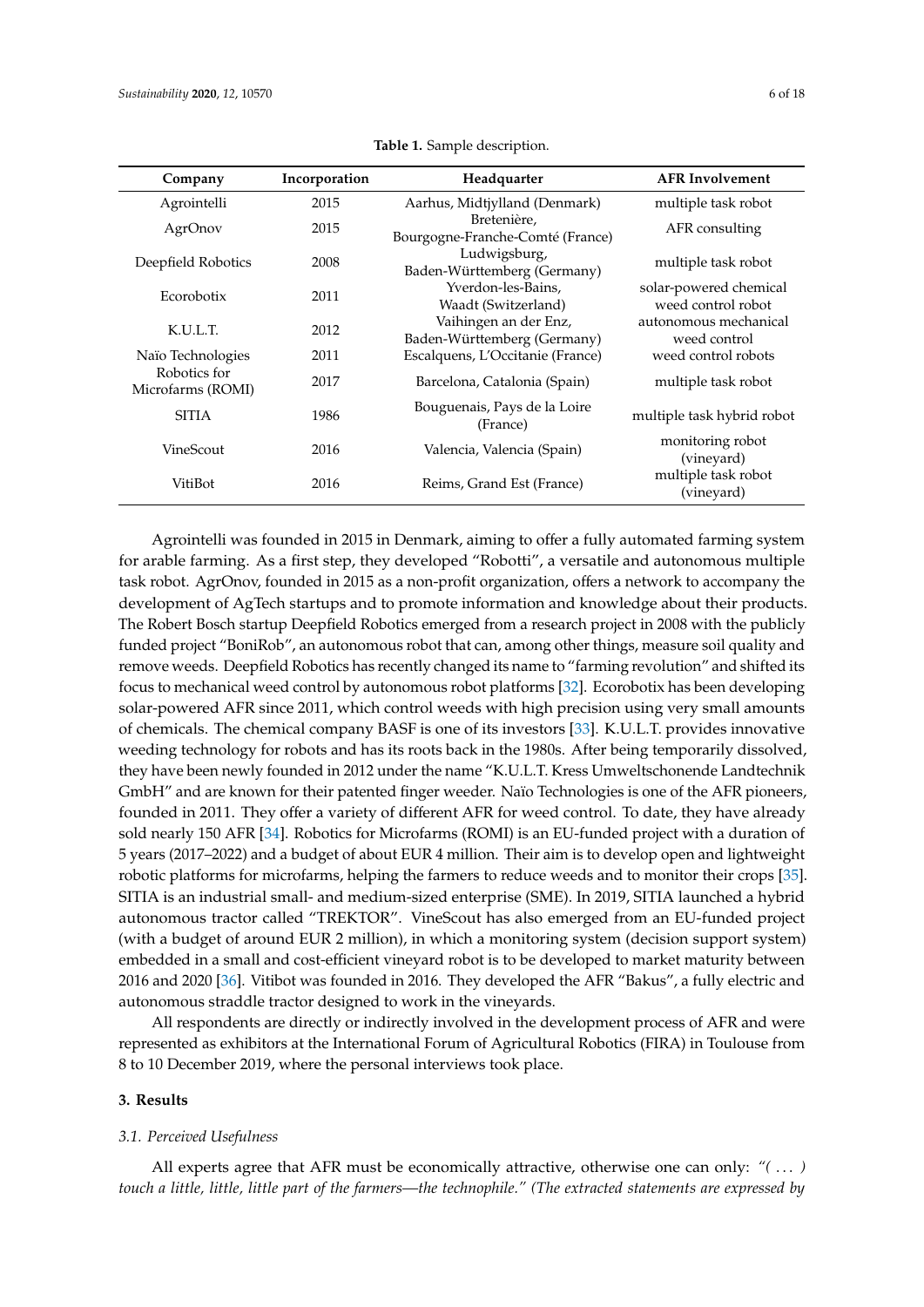*direct quotations, where (...) indicates that text has been skipped, while [] indicates that text has been added. This was done for practical reasons.)* (E2). For the majority of the respondents (E2, E3, E4, E5, E6, E8, E10), economic attractiveness is even the most important acceptance factor, because: *"(...) a farmer is also an entrepreneur, (...) profitability is the ultimate exclusion criterion."* (E4). Consequently, the adoption of AFR by farmers is seen as particularly important in areas where the costs of e.g., weed control (E3), workforce (E4, E5, E7), or time (E9) are relatively high. For expert 8, the price of the robot plays a less important role, since: *"(...) the return of investment is probably more important than the cost of the machine and the cost of having the machine or renting the machine just to make sure that in a short period of time you will get back the money."* (E8). Expert 9 points out that AFR are expensive to purchase but cheaper to maintain than tractors.

Most of the experts interviewed (E1, E2, E3, E6, E7, E9) also ascribe relevance to the ecological benefits of AFR for the acceptance process among farmers, as another sub-item of perceived usefulness, to the extent that they are forced to deal with resource-saving technologies due to increasing legal restrictions in plant protection. However, one expert sees in this sociopolitically driven trend towards a more sustainable agriculture also an opportunity for the development of new technologies: *"(* . . . *) the current socio-political discussion about reducing pesticides. At the moment, this is a door opener for technologies (* . . . *). That's already a big lever at the moment."* (E3). With regard to the weighting of this influence, opinions differ. Experts 2, 4, 8 and 9 agree that the ecological benefits are a good sales argument, but not the major aspect. Three other experts differentiate that this aspect is more important for organic farmers than for conventional farmers (E3, E4, E7). For two experts (E5, E10), the ecological advantages are even the most important influencing factor, whereas expert 7 believes that AFR remains a tool and that it always depends on how it is used: *"I mean all those robots, it's still tools. So, depends on how you use it. If the idea is trying to reduce the chemicals, robots can be a good tool, (* . . . *) if you want to use it in a di*ff*erent way [e.g.,] doing the spraying with more aggressive chemicals, because you don't have the people inside. (* . . . *) So, I think it is not the question of the tool, it's what to do with this."* (E7). The argument of battery-powered AFR concepts is also seen as controversial. For experts 2 and 5, electric engines have an acceptability enhancing effect, as they are more environmentally friendly and quieter than previous diesel engines. Expert 7 points out that the disposal of batteries is a problem that is often ignored, and for which one has to find a sweet spot. For expert 4, the ecological benefit is: *"(...) marketing. Marketing and a big lie, because robots have batteries depending on how they drive. An electric car is not more ecological than when I drive my 20-year-old diesel."* (E4).

According to most experts (E2, E3, E4, E5, E6, E8, E10), it is very important for AFR to operate reliably in order to be accepted. For about half of them (E5, E6, E8, E10), safety and reliability are even the second most important acceptance factors after economic efficiency. Experts 2, 3, 6, 7, and 8 see many teething problems with this new technology that need to be eliminated in order to increase its acceptance. Therefore, expert 7 believes that it is important that: *"(* . . . *) they [farmers] just want to see it working [in the field] and for what I understand they have enough need of this kind of tools to be able to accept"* (E7). Two of the respondents (E2, E6) add that farmers want to see that they remain in control and are not completely replaced by AFR. Expert 7 counters that there are still enough tasks that humans can do better than robots and that AFR cannot replace the farmer but only support him.

With regard to perceived usefulness, the relationships assumed at the beginning of the study (Figure [1\)](#page-4-1) are reflected in many ways in the experts' statements. For example, it was emphasized several times that both the ecological and economic benefits of AFR have a direct influence on the behavioral intention to use. In addition, two new relations have been identified. First, the farm structure, as a new external factor, has a direct influence on perceived usefulness as it has a higher value for organic farms. Second, the ecological benefits of AFR appear to be increasing in value as a result of changes in the legal framework in terms of an ongoing ban on pesticides. Thus, the legal framework also has a direct influence on perceived usefulness (see Figure [2\)](#page-7-0).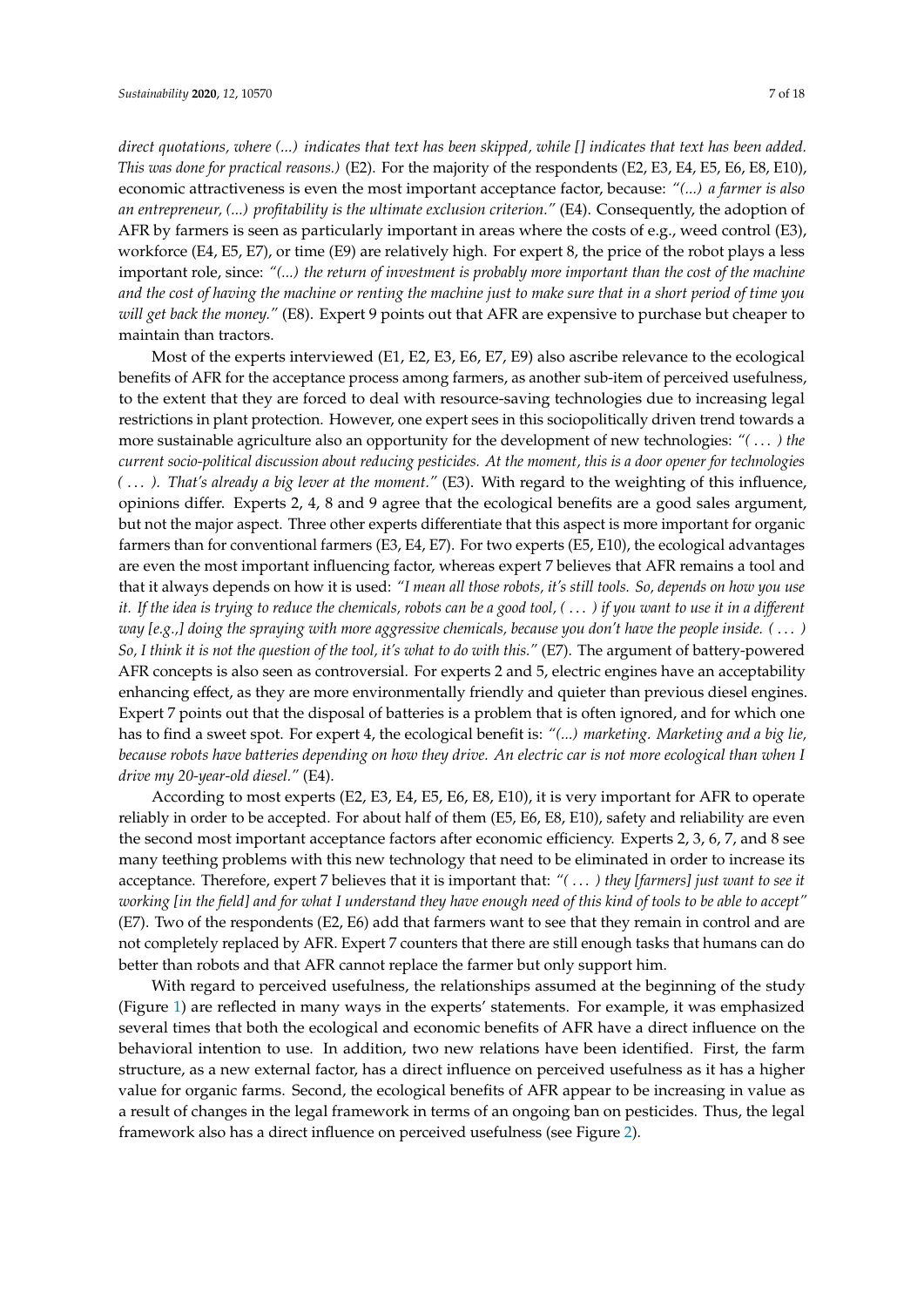<span id="page-7-0"></span>

**Figure 2.** Examined TAM in the context of autonomous field robots. **Figure 2.** Examined TAM in the context of autonomous field robots.

## *3.2. Perceived Ease of Use 3.2. Perceived Ease of Use*

The perceived ease of use was confirmed by most experts as an important acceptance factor (E2, The perceived ease of use was confirmed by most experts as an important acceptance factor (E2, E3, E4, E7, E8, E9), and, for expert 8, it is actually the most important factor for farmers: "But I think for farmers [the most important factor] is the complexity of the machines. ( . . . ) it's too difficult to use them." (E8). For this reason, four of the respondents argue that AFR should be designed as simple and clean as possible (E3, E7, E8, E9). Expert 5, on the other hand, sees things completely differently: "If you can use a smartphone, you can use a robot." (E5). Experts 2 and 8 add that it is important to provide farmers with a training program, with expert 7 focusing mainly on practical demonstrations to help farmers with a training program, with expert 7 focusing mainly on practical demonstrations to help farmers overcome any fear of dealing with AFR. Even after the purchase of AFR, according to two experts, overcome any fear of dealing with AFR. Even after the purchase of AFR, according to two experts, good support must be guaranteed so that farmers do not have to worry and to: "(...) be afraid of not having the right support at the right time." (E8). Therefore, it would be: "(...) easier for the farmer accept, *to take risk."* (E2). *to take risk."* (E2).

For the TAM factor of perceived ease of use, the assumed influence on the intention of use was For the TAM factor of perceived ease of use, the assumed influence on the intention of use was reflected in the answers of the respondents, too. The easier AFR are to operate, the more farmers are reflected in the answers of the respondents, too. The easier AFR are to operate, the more farmers are willing to use them, according to the experts. Hence, the indirect influence of perceived ease of use willing to use them, according to the experts. Hence, the indirect influence of perceived ease of use on perceived usefulness could be confirmed by the proposed training programs; the more farmers are trained about the possible applications of AFR, the more likely they are to recognize a possible benefit or added value of this technology (see Figure [2\)](#page-7-0).

# *3.3. Legal Framework 3.3. Legal Framework*

All experts interviewed agreed on the fact that the legal framework strongly influences the acceptance and speed of adoption of AFR in the agricultural sector. In this context, experts 6, 7, and 10 call for general legislation on the handling of robots before regulating AFR in particular, especially with regard to safety issues: *"I think it definitely will cause a problem and we need new legislations for robots*  All experts interviewed agreed on the fact that the legal framework strongly influences the acceptance and speed of adoption of AFR in the agricultural sector. In this context, experts 6, 7, and 10 call for general legisla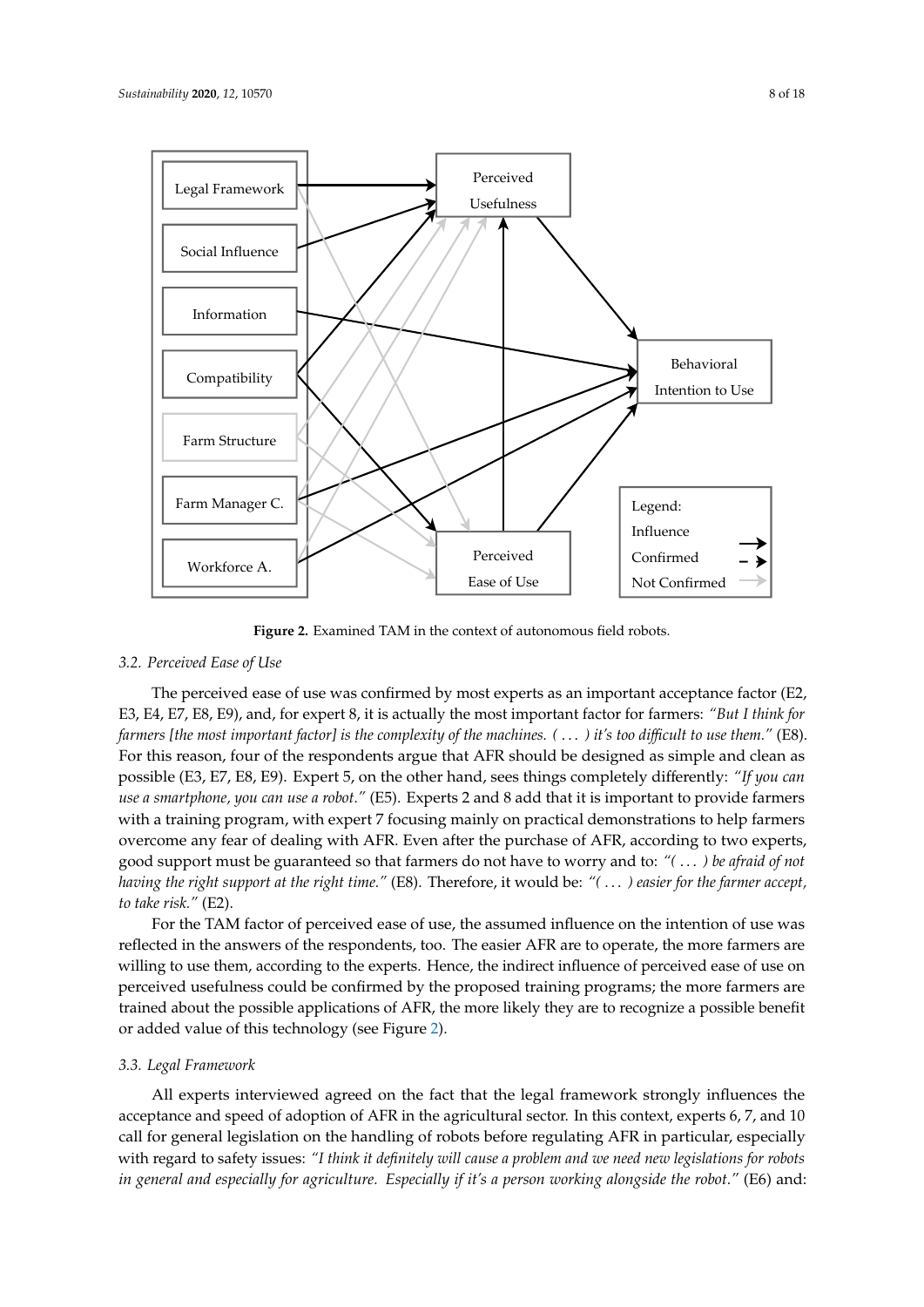*"Which is also related to how we can technically ensure that we will not have an accident and this question is quite di*ffi*cult to solve outdoors."* (E7). So far, the legal framework is relative: *"(...) loosely defined what is allowed and what is illegal."* (E1), which is why mandatory standards would be helpful, otherwise every manufacturer would try to find a way around it: *"So, all the actors of robotics agriculture work together to find some compromise to put some robots on the field."* (E5). Due to the perceived lack of governmental support, experts 2, 4, and 8 assume that the diffusion rate of AFR in Europe will slow down, which will give other countries a head start: *"[it] is crossing di*ff*erent development rates in di*ff*erent countries. So, we see for example that Japan is releasing faster robots on the same level of development. Whereas Europe and the US are more restrictive, and they are more concerned about safety law. So probably we will see in Japan and Australia first prototypes hitting the market."* (E8). In addition to the legal requirements for AFR, three of the interviewees (E3, E7, E8) see a more restrictive legislation for the use of pesticides in agriculture, which could have a positive effect on the acceptance of AFR: *"On the other hand, however, the regulations, especially in the area of plant protection, are currently so drastically discussed that people say: 'I need to take the step now, I have to do this or crops will die'."* (E3).

The assumed effect of the legal framework on perceived usefulness was unanimously confirmed by the interviewed experts and at the same time, represents the basic requirement for a successful diffusion of this new technology. Not only the legal requirements for the use of AFR but also the tightening legal situation regarding the use of pesticides in agriculture seem to have an impact on acceptance by farmers. In addition, a new relationship of the legal framework to ease of use could be identified, since the sooner legal standards for AFR are introduced, the fewer compromises or legal grey areas have to be used by manufacturers and the easier AFR can be operated (see Figure [2\)](#page-7-0).

## *3.4. Social Influence*

Most respondents agree that social influence in the form of sociopolitical pressure has an impact on farmers' decisions (E2, E3, E4, E7, E8, E9), although expert 9 notes that: *"It used to be almost nothing, but it is changing really fast. I think the pressure from the government with regulation, but it mostly comes from the end-user. They want something more sustainable and I think this is pushing really hard on the farmers. So that is definitely something they are considering more and more and it's growing really, really fast."* (E9). The discussion about the use of pesticides in agriculture in particular sometimes seems to be driven more by emotion than by fact: *"We have conducted many, many interviews and we have had people [farmers] there who were almost close to tears. They say they've had enough."* (E3) or: *"But it's not always taking into account with very precise technical date, it's more passionate, you know."* and: *"(...) they [consumers] have this crusade against glyphosate."* (E8). According to one respondent (E7), this discussion has an influence on the acceptance of AFR among farmers, even before technical aspects, although in his opinion, the subject of labor safety should not be disregarded. Experts 2, 3, 4, 7, and 8 also see this sociopolitical discussion as a good opportunity for AFR to enter the market in order to meet the demands of society: *"If this solution [AFR] can give the farmer some positive recognition it will be more easy [to accept] for the farmer."* (E2).

The assumed relationship of social influence on perceived usefulness was clearly confirmed. AFR are seen by farmers as useful tools to counteract social pressure and the associated increasing regulation of pesticide use (see Figure [2\)](#page-7-0).

#### *3.5. Information*

The vast majority of the respondents (E1, E2, E4, E5, E6, E7, E8, E10) agree that data protection and data autonomy play a role in AFR's acceptance process, of which most consider this role to be very important (E2, E4, E5, E7, E10). Thus, according to experts 2, 4, and 6, it is important for farmers that: *"(...) the data continue to belong to them [farmers] and that they have full control over the data."* (E4), because: *"(...) they want to be independent."* (E2). Several interviewees (E3, E5, E7, E8) see this rather in a twofold way: *"On the one hand, [some] say: 'yes, look, this is my field, my production, so to speak, and I would like to keep the pictures with me'. (...) On the other hand (...) they say: 'of course I'm very happy to share this*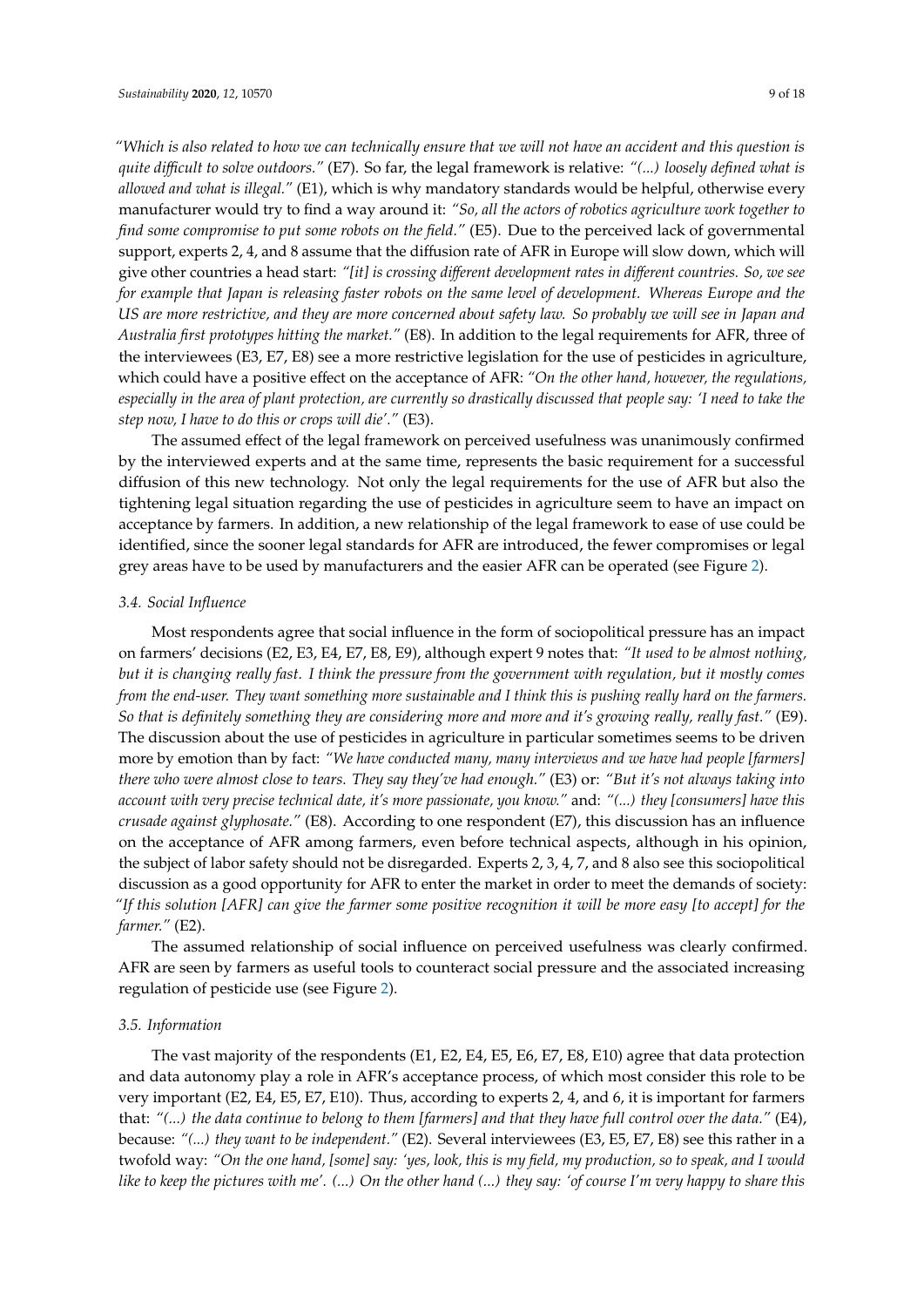*information because I know that the system will then improve continuously, and I will benefit from sharing this information'."* (E3), which is also influenced by the type of farm, because in viticulture, for example, exists: *"(...) a culture of keeping secrets."* (E8) can be important for the success of the company (E7, E8). For one of the interviewees (E4), most farmers do not really understand the term data protection, which is why it is important for AFR's acceptance process to sell the issue to farmers in the right way. Expert 9, on the other hand, sees no influence of the information factor, because: *"(...) everyone is working with Google for example or e-mail for store your pictures, so everything is on Google, so it doesn't seem to matter for most of the people. Big companies yes, but small farmers no. Big companies will look at that, but I don't think there is anything to fear."* (E9).

It appears that the assumed influence of the factor information on behavioral intention was not just confirmed but also strengthened by the majority of the respondents. Only one expert (E9) saw it in a different light. However, the strength of this effect depends to a large extent on the farm manager characteristics and the farm structure, as the issue of data protection and data autonomy can be more important in viticulture, for example, than in arable farming, where the experts perceive a certain dichotomy among farmers (see Figure [2\)](#page-7-0).

#### *3.6. Compatibility*

All the respondents agreed that AFR's compatibility with existing technology is very important for the perceived usefulness and ease of use among farmers. Because: *"(...) autonomous machines are the natural evolution of farm machinery."* (E8) and: *"(...) it would be nice if you could combine the past and the future."* (E3). Otherwise, it can be confusing for farmers sometimes (E3). According to Expert 6, AFR have to fit into the given farm structures and not vice versa: *"I think they [farmers] want to have a robot they can adapt to their own farm. They don't want to do it the other way around. They don't want to adapt their farm to the robot."* (E6), whereby this again depends on the farm size: *"like small farms that don't have necessarily like machinery and stu*ff *you can adapt with their own habits. Not necessarily with the tractors. So, I think it depends on the farms, but if there is already a tractor it is easier for them to buy a robot, if the robot is adapted to the tractor, I think."* (E6). At the same time, three experts (E6, E8, E10) underlined that the existing AFR concepts are not yet compatible enough. Two of the respondents (E3, E8) also made it clear that in this process: *"(...) nevertheless the core know-how of these companies [established agricultural machinery manufacturers] must be taken along. It is unrealistic to expect that robotics manufacturers will suddenly revolutionize the seed planting process."* (E3).

In terms of the TAM factors, the assumed relationships of AFR's compatibility with perceived usefulness and perceived ease of use were confirmed. The better the new technology can be combined with the established technology, the less confusing it is for farmers and the easier it is to use. At the same time, the perceived usefulness of AFR is higher if it can be integrated easily into existing farm structures (see Figure [2\)](#page-7-0).

## *3.7. Farm Manager Characteristics*

There were differing views among the respondents on the role of the farmers' age in the acceptance process. Four experts (E1, E4, E6, E9) consider that: *"(...) age for example is not something that prevents people from buying a robot."* (E1). Expert 9 adds that: *"The elderly doesn't like technology most of the time, just like a smartphone they don't like it most of the time. But farmers are used to like technology in general, so I think the age doesn't matter."* (E9). Three of the interviewees (E2, E3, E7) share this view insofar as younger people do not necessarily show a higher level of acceptance than older people but are more sensitive or have a greater affinity for technology and that they: *"(...) consider that it's more like present. So, like this technology is for today and people a bit older or lower educated tend to think that it's maybe more the future."* (E7). On the other hand, experts 4 and 8 attribute an effect on acceptance of age by all means: *"Of course, younger farmers tend to be quicker in using such technology. I say, if you plot a curve, acceptance tends to increase with age."* (E4). One interviewee also sees an opportunity in AFR: *"(...) to have a new*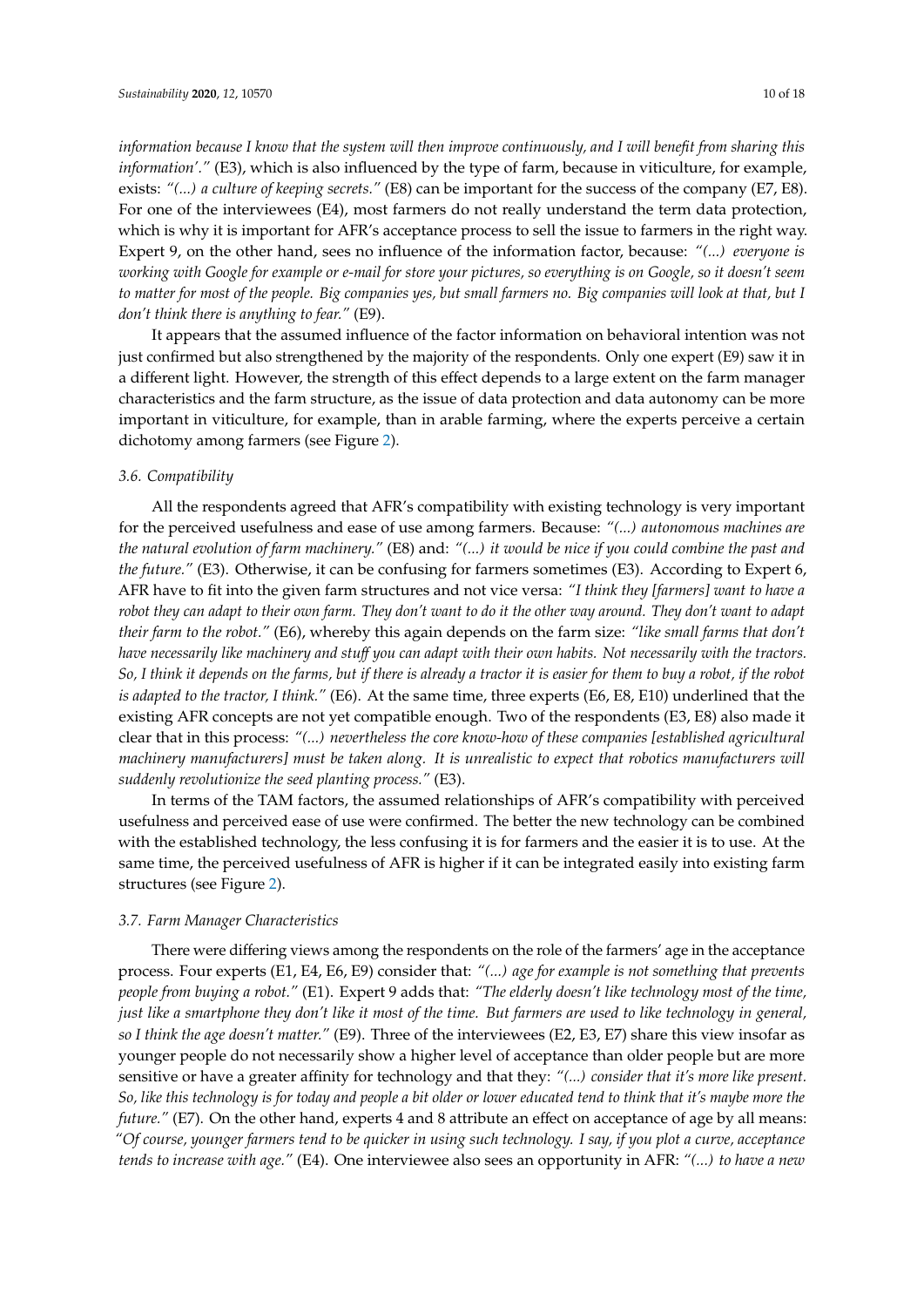*better image of agriculture and farming in general for a new and younger generation. I hope it would be that."* (E6), in order to counteract the increasing ageing in the sector.

With regard to the educational level of the farmers, the respondents were in agreement. For instance, about half of them (E2, E3, E4, E7, E9) were convinced that there is a correlation between level of education and AFR acceptance. Experts 3 and 8, however, tend to see AFR manufacturers as having a responsibility to design AFR with such simplicity that the level of education should not play a role. Two of the interviewees (E6, E8) find that there is no such influence at all. Instead, acceptance depends more on the farm structure, since: *"(...) tractors and combines, these machines are already sophisticated, so they [farmers] know how to use them."* (E8).

According to the experts, although the risk appetite or curiosity about innovative technologies plays a role in the intention to use AFR, this varies with the personality of the farmer (E3, E4, E6) and is sometimes correlated with the level of education (E1). One of the respondents therefore suggests that leasing concepts should be offered first, so that: *"(...) I do not have the entry barriers for the farmer. And then it's relatively easy, then the farmer actually has relatively little risk for the first year and that's the way it has to be."* (E3).

#### *3.8. Workforce Availability*

There is general agreement among the respondents that the workforce availability factor has an influence on the acceptance process. For example, all the experts surveyed see the increasing shortage of labor in agriculture as a driver for AFR's adoption. For two of the interviewees (E1, E7), the lack of skilled workers is even one of the most important drivers of acceptance: *"So, they have big issues finding people to drive the tractors and do the job. So, the main problem is this."* (E7). In addition, there is an increasing pressure from the trend to use less pesticides, which means more mechanical weed control measures, resulting in more labor-intensive weed control (E7). Three experts (E2, E5, E8) point out that for some physically demanding jobs in agriculture, you need to be in good shape or it is simply unhealthy, which is why you hardly find anyone to do it; therefore, there is no risk of a displacement effect: *"(...) nobody wants to do it, because it's very boring and very di*ffi*cult (...) because we don't have someone. So, for me the robot won't have any impact on the labor market."* (E5). Experts 3, 6, 7, and 10, on the other hand, see an effect on the labor market in Eastern Europe, since the use of AFR means that fewer seasonal workers are needed, which could lead to a social problem: *"But if you imagine that like 80% of the labor is replaced by robots it's also a social question in terms of which society we want to build and how we will deal with that."* (E7) and: *"I think we're playing with new tools and not necessarily thinking about the impacts it's going to have. But we have to think about it of course."* (E6). Two of the respondents (E8, E9) counter that: *"(...) a new set of new jobs [is] coming with digital technologies, like data analyzer, like maintenance teams, so there will be jobs."* (E8). Finally, one expert points out that: *"(...) a person I hire to work in the field for an hour will always be more expensive than a robot."* (E4).

The assumed direct influence of workforce availability in the adapted TAM on the behavioral intention to use was clearly confirmed by the need to address labor shortages. In addition, a new relationship was found between workforce availability and perceived usefulness, because the less workers are available, the greater the perceived usefulness of AFR for farmers. This relationship is also confirmed by the fact that the removal of the driver reduces the cost of performing the task (see Figure [2\)](#page-7-0).

#### **4. Discussion and Conclusions**

AFR are considered to be a promising technology to address, at least in part, the many problems in agriculture identified in this study. Nevertheless, there are hardly any studies to date that deal with the multidimensionality of AFR's ex ante user acceptance process. Such understanding is particularly important, in some cases existentially, for AgTech startups that have committed themselves to this new technology. Therefore, the aim of this explorative paper was to gain a first qualitative understanding of the factors influencing the ex ante user acceptance and diffusion of AFR from the perspective of AgTech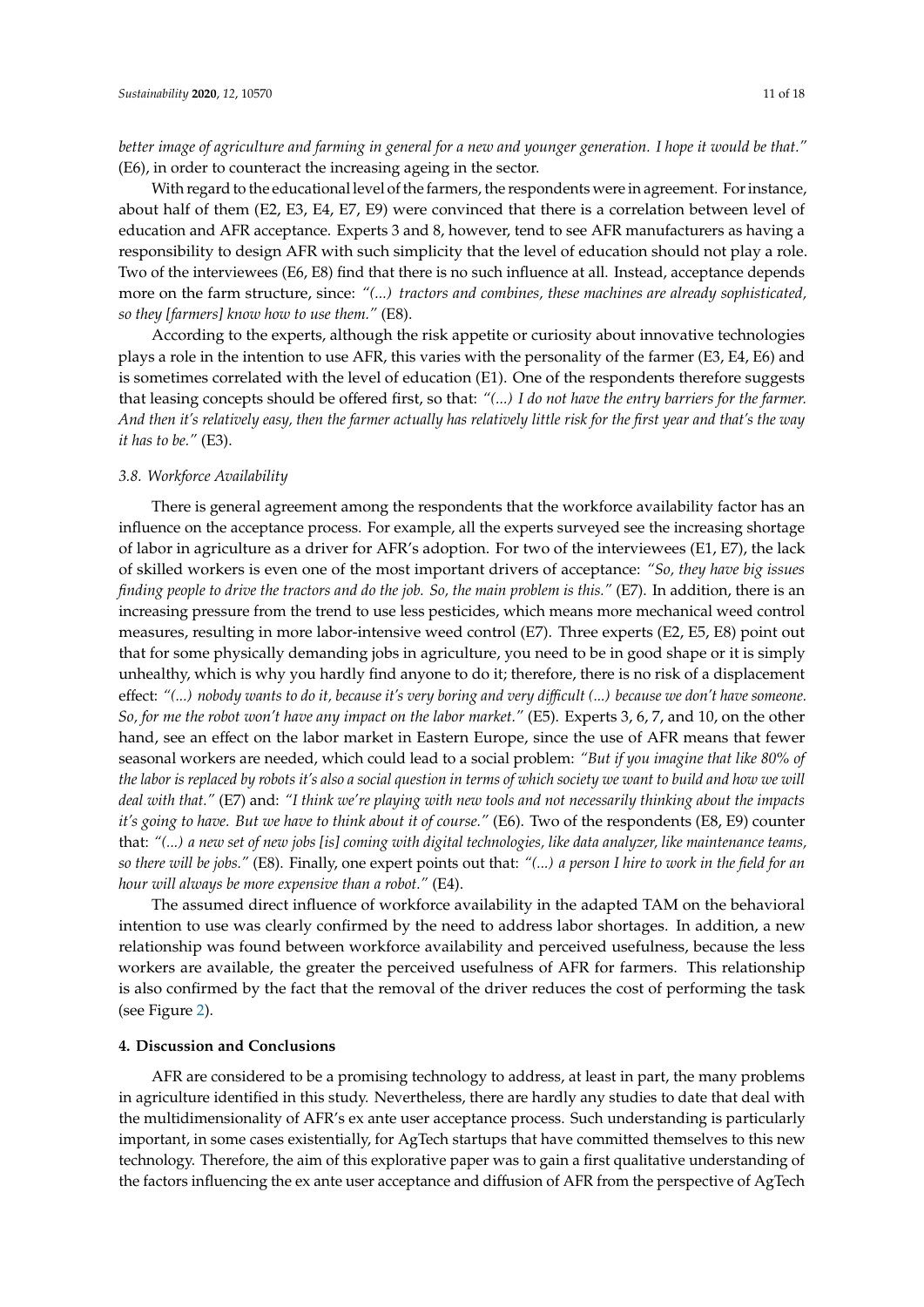startups to compare the results with the statements of farmers (as buyers) in a follow-up study. For this purpose, guideline-based interviews with ten European AgTech startups dealing with agricultural robotics were conducted at the FIRA in Toulouse (France). The interview guideline was based on the TAM according to [\[19\]](#page-16-1) and was supplemented by external factors (legal framework, social influence, information, compatibility, farm manager characteristics, and workforce (availability)) taken from the scientific literature on this topic.

In conclusion, it was found that due to the scope of the topic, many factors influence the acceptance of farmers from the AgTech startups' point of view. In general, the assumed relationships in the TAM were not only confirmed, but also supplemented by a new factor (farm structure) and several new relationships, which once again demonstrates the transferability of the TAM to various problems of agricultural acceptance research (see also [\[37\]](#page-16-18)).

Perceived usefulness was identified by the respondents as the most important or one of the most important factors influencing the ex ante user acceptance of AFR, with economic benefits ranking ahead of ecological ones. This finding is supported by the results of [\[10](#page-15-9)[,38\]](#page-16-19), who also investigated the ex ante user acceptance factors of automation and PA technologies based on a TAM. In this context, the price of AFR plays a role in so far as the return of investment must pay off in the end and not necessarily its absolute amount, which partly confirms the results of [\[11\]](#page-15-10). The author described high investment costs as a possible barrier to acceptance of AFR in a similarly qualitative survey. Therefore, the experts interviewed in this study see AFR first in crops with particularly high labor costs, such as special crops but also row crops, such as sugar beet, before they become economically attractive on a broader scale, which is also confirmed in other studies [\[2](#page-15-1)[,8](#page-15-7)[,39\]](#page-16-20). According to the experts, the ecological advantages of AFR, with the exception of organic farms, have a rather indirect effect on acceptance, as farmers are more or less forced to deal with such technologies due to the progressive reduction of legally permitted pesticide use, which is in line with [\[40\]](#page-17-0). At the same time, this sociopolitical pressure is an opportunity for AFR to enter the market more broadly. A similar conclusion was reached by the authors in [\[41\]](#page-17-1) as a result of their systematic literature review. They particularly emphasized the importance of the ecological benefits of PA and the trend towards more sustainable agriculture. Reliability and safety issues of AFR were also considered by most respondents as an important part of perceived usefulness, which is in line with several other studies [\[3](#page-15-2)[,5](#page-15-4)[,42\]](#page-17-2). Overall, a better communication of the economic but also environmental benefits can contribute to an increase in ex ante user acceptance, which, regarding the reliability of AFR, should include practical demonstrations.

The respondents also attributed an important role in the diffusion process to ease of use. This confirms the studies of [\[24,](#page-16-5)[25\]](#page-16-6) on agriculture and on TAM in general [\[19\]](#page-16-1). In addition, Salimi et al. [\[10\]](#page-15-9) have found that there is a significant positive correlation between automation features such as compatibility, low complexity, reduced workforce needs, etc., and perceived ease of use. According to the experts, AFR should be designed as simply as possible, which is in line with the findings of [\[3\]](#page-15-2), according to which too much complexity of AFR can represent an important barrier to its diffusion.

The experts consider the legal framework to be a highly important factor and a major barrier to the diffusion of AFR in the EU. For example, the general operation of AFR is currently considered by both the experts and [\[40\]](#page-17-0) to be legally uncertain and thus, declared a grey area. Dörr et al. [\[40\]](#page-17-0) also point out that the regulations regarding the use of AFR vary widely around the globe, with Australia, Japan, and the USA being further along than Europe, where scientists tend to register a standstill. In the case of Germany, the federal government has at least stated its intention to establish the legal prerequisites for autonomous vehicles by the end of its term of office, to clarify liability issues [\[43\]](#page-17-3). A proposed solution to liability issues or to clarify the cause of an accident in connection with AFR could be the use of a "black box" analogous to aviation [\[44\]](#page-17-4). In addition, the experts emphasized a large, acceptance-influencing effect through the tightening of existing laws affecting agricultural practice; more precisely, by the ever more restrictive regulations on the use of pesticides in agriculture, which are forcing farmers to change. This effect is also confirmed by [\[40\]](#page-17-0), who add that the future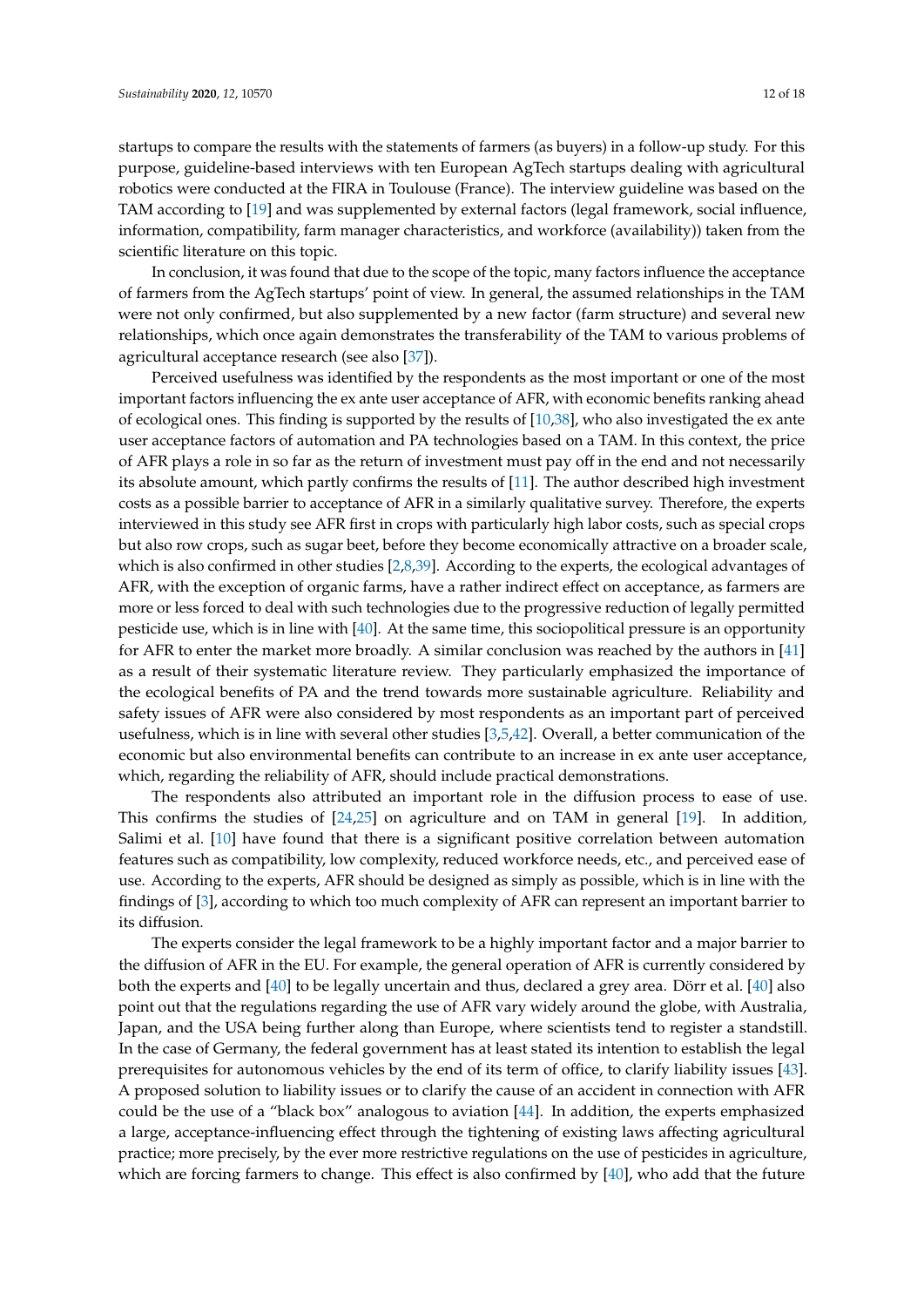market share of autonomous machines will depend largely on regional legislation, while [\[2\]](#page-15-1) add that legal framework may well have an influence on the economic benefits of AFR.

The main opinion of the interviewees that social influence in terms of social pressure for more sustainable farming practices also affects perceived usefulness and thus, indirectly the behavioral intention to use AFR has been confirmed several times in the scientific literature [\[45](#page-17-5)[–47\]](#page-17-6). Zander et al. [\[48\]](#page-17-7) conclude that farmers increasingly feel social criticism as a burden and are thus, influenced in their strategic decisions [\[29\]](#page-16-10). Devitt [\[5\]](#page-15-4) argues that farmers may lose agricultural know-how in the medium as well as long term using AFR and fear a resulting loss of social reputation. This is confirmed by [\[10\]](#page-15-9), who observed a significant negative correlation between social factors and perceived usefulness of automation adoption in Azerbaijan's agricultural sector. In contrast, a consumer survey in the EU showed that only six percent of the respondents would agree to a ban on robots in agriculture [\[49\]](#page-17-8).

With respect to the influence of collected information by AFR, there is a large consensus among the experts that this is particularly important for the acceptance process among farmers, as on the one hand, their independence is important to them and on the other hand, they want to keep control of the machinery and certain business secrets (e.g., in viticulture). In their media analysis, Schleicher and Grandorfer [\[50\]](#page-17-9) identified data protection and data autonomy as important barriers to acceptance of PA technologies in agriculture. In contrast, the experts surveyed in a study by [\[11\]](#page-15-10) explicitly did not see data protection and data autonomy as barriers to the diffusion of AFR in agriculture. These contradictory results can possibly be explained by the dependence of the factor information on the characteristics of the farmer and the structure of the farm, as expressed by the experts interviewed in this survey.

The compatibility of AFR was also confirmed in its direct relevance to perceived usefulness and perceived ease of use and its indirect relevance to the behavioral intention to use. This is a particularly important transition phase from existing technologies to digital technologies in order to reach farmers accordingly and not to shy away from the feared complexity of the new system [\[11,](#page-15-10)[51\]](#page-17-10). This is also confirmed by the results of [\[25\]](#page-16-6), who conducted a quantitative survey among farmers on PA technology acceptance.

The farm structure, as a newly revealed influencing factor, seems to have a direct effect on perceived usefulness, as for example, AFR's ecological added value is higher for organic farms than for conventional farms. On the other hand, new technologies, such as AFR, can be better integrated into existing farm processes if the structural requirements (e.g., the degree of digitization) are met. Thus, Dörr et al. [\[40\]](#page-17-0) see the farm structure factor as a possible reason for regional differences in AFR adoption. In addition, Shockley et al. [\[39\]](#page-16-20) see an opportunity for smallholder farms in particular to gain economic benefits over large farms by using more scalable AFR, which is in contrast to the results for technology adoption in general, where larger farms tend to adopt new technology rather than small farms [\[52,](#page-17-11)[53\]](#page-17-12).

The farm manager's characteristics were seen as relevant to the acceptance process, despite some disagreement among experts. Thus, the findings of [\[5\]](#page-15-4) that better trained and younger farmers are more willing to adopt AFR could only be partially confirmed. While the experts agreed with the influence of educational level, as confirmed by [\[12\]](#page-15-11) for PA technologies or by [\[19\]](#page-16-1) in general, they disagreed on the influence of age, as AFR should be designed in such a simple way that age is not relevant at all. Again, possible demonstrations of AFR could be helpful in overcoming possible barriers to acceptance due to the personal characteristics of the plant manager.

The availability of the workforce was also confirmed as an important factor influencing AFR's acceptance, the main argument being the existing shortage of skilled workers. This confirms the findings of [\[11\]](#page-15-10), according to which the availability of workforce and rising wages will increase AFR's diffusion in the agricultural sector. The experts interviewed emphasized that there would be no major displacement of existing jobs, as there was already an existing shortage. The situation is different for seasonal workers from low-wage countries. In such countries, reference [\[30\]](#page-16-11) therefore sees the introduction of AFR coming later than in countries with higher wage levels. Lowenberg-DeBoer et al. [\[2\]](#page-15-1)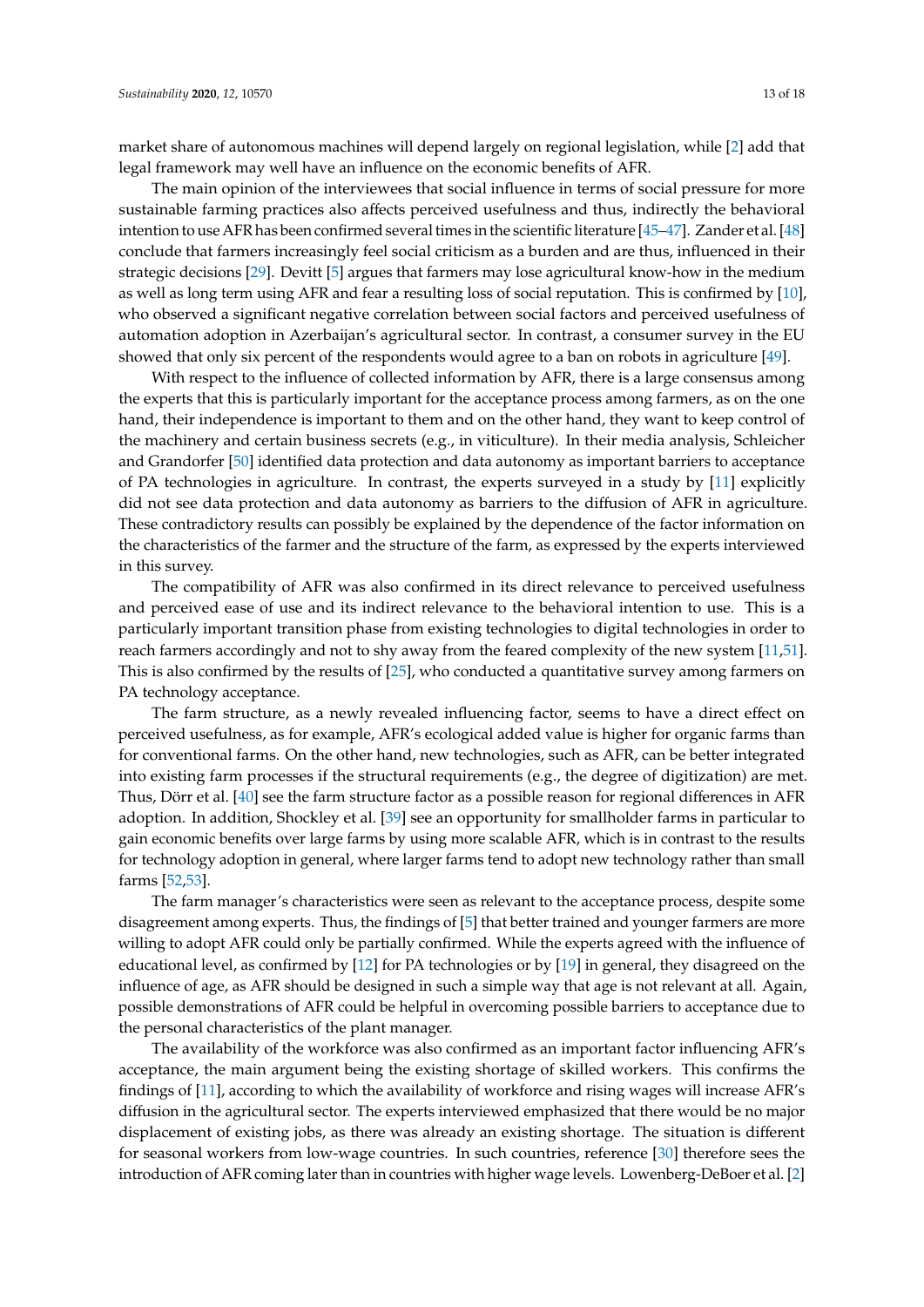believe that migration flows and the resulting sociopolitical discussion also have an influence in this case. One expert agrees that replacing a driver with an AFR will always be cheaper than driver-operated machines. In addition, the experts see a contrary movement in the sociopolitical demand for a further reduction of pesticides, as this means more mechanical weed control, which in turn is more labor-intensive. However, respondents also noted that AFR will create new jobs, which is in line with [\[1\]](#page-15-0), who argue that AFR could attract more highly qualified workers and thus, make agriculture more attractive to young people again.

Since these are empirically collected data, caution and certain limitations must be exercised in interpreting the results with regard to the examined ex ante user acceptance of AFR. First, the respondents are exclusively AgTech startups with AFR involvement, which may have an overly optimistic view of this new technology and their view on the acceptance of the farmers automatically shows not actual acceptance but their view on it. On the other hand, some of them also gained experience with diffusion barriers and the group of "early adopters" (e.g., Naïo Technologies as the market leader has already sold more than 120 AFR). Thus, a different sample composition could lead to different results [\[54\]](#page-17-13). Second, this is the ex ante user acceptance of a technology with which most farmers probably have had no contact so far and therefore, little can be said about the actual motivation for a possible adoption. Furthermore, the categorization of the expert statements to the different factors will always remain partly subjective. Causal relationships, as they can be calculated in e.g., quantitative studies using partial least squares (PLS) analysis, cannot be identified in this qualitative paper. Therefore, no hypotheses have been tested, as they cannot be statistically validated in terms of their significance.

However, the results offer various starting points for further research into the acceptance of autonomous machines in agriculture. Subsequently, the qualitative results must be quantified by surveying the farmers directly to verify or reject the results in a comparison, which is planned in a follow-up study. Furthermore, it would be interesting to investigate the conditions under which farmers would be willing to buy AFR (e.g., by using a choice experiment). Additionally, other stakeholder groups could be included in the analysis, for example, how consumers react to AFR depending on different designs. Furthermore, the results could support political decision-makers in dealing with this new technology (especially with regard to the creation of a contemporary legal framework for AFR) and AFR manufacturers in the promotion of their products among farmers. In conclusion, the findings of this and related studies can provide input for a successful implementation of AFR in agriculture in order to achieve the connected benefits for farmers, but most importantly for society in terms of a more sustainable and efficient farm management and thus, address the various social problems, as listed in the introduction.

**Author Contributions:** Conceptualization, F.R.v.V. and H.H.; methodology, F.R.v.V.; software, F.R.v.V.; validation, F.R.v.V. and H.H.; formal analysis, F.R.v.V.; investigation, F.R.v.V.; resources, F.R.v.V.; data curation, F.R.v.V.; writing—original draft preparation, F.R.v.V.; writing—review and editing, H.H.; visualization, F.R.v.V.; supervision, H.H.; project administration, H.H. All authors have read and agreed to the published version of the manuscript.

**Funding:** This research received no external funding.

**Conflicts of Interest:** The authors declare no conflict of interest.

#### <span id="page-13-0"></span>**Appendix A**

#### Interview Guideline:

- Do you agree that the interview may be recorded and used in anonymous form for my research?
- What role will autonomous field robots play in agriculture over the next ten years?
- In your opinion, which factors inhibit/promote the acceptance of autonomous field robots among farmers?
- What influence do you attribute to the farm manager's age, educational level and risk propensity?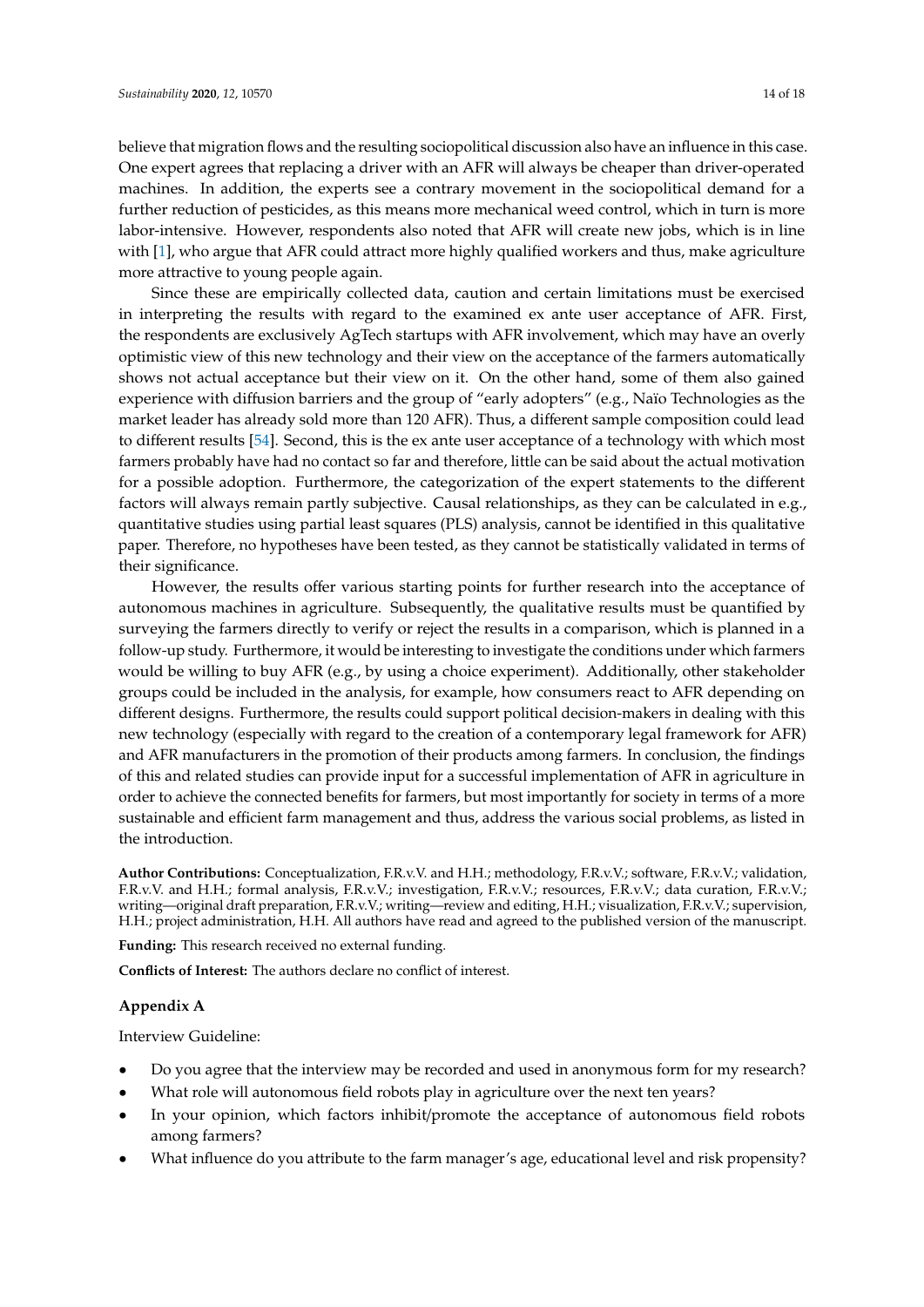- Do you consider the aspect of data protection and data sovereignty to be important for the acceptance of autonomous field robots among farmers?
- In which areas of agriculture can you imagine the use of autonomous field robots?
- How important do you think it is that autonomous field robots are compatible with different tools and possibly conventional equipment?
- Do you expect the introduction of autonomous field robots to have an impact on the distribution structure in the agricultural machinery market?
- What effects do you see on the agricultural labor market if autonomous field robots are used as standard?
- How do you assess the ecological added value as an influencing factor on the acceptance among farmers?
- Can conflicts with current legislation be a problem for the introduction of autonomous field robots in agriculture?
- In summary, which factors do you think have the greatest influence on the adoption of autonomous robots in agriculture?
- When do you think the commercial use of autonomous field robots in agriculture will start?
- How much will the robots cost?

<span id="page-14-0"></span>

| Factor                | Definition                                                                                                                                                                                                                                           | <b>Anchor Example</b>                                                                                                                                   | <b>Coding Rule</b>                                                                                               |
|-----------------------|------------------------------------------------------------------------------------------------------------------------------------------------------------------------------------------------------------------------------------------------------|---------------------------------------------------------------------------------------------------------------------------------------------------------|------------------------------------------------------------------------------------------------------------------|
| Perceived Usefulness  | Economic efficiency<br>(increase in yield or profit;<br>input savings;<br>investment costs)<br>Ecological sustainability<br>Reliability (reliable<br>operation and performance<br>during work peaks)<br>Reduced workload<br>$\overline{\phantom{a}}$ | " $(\ldots)$ and that the farm is<br>economically and ecologically<br>in good shape." (E3)                                                              | Statements on<br>profitability, ecological<br>added value,<br>functionality,<br>and performance<br>expectations. |
| Perceived Ease of Use | Handling/user interface<br>Own maintenance                                                                                                                                                                                                           | "The technology has to be<br>simple anyway." (E9)                                                                                                       | Intensity of perceived<br>ease of use's effect on                                                                |
| Legal Framework       | Conflicts with law/liability<br>$\overline{\phantom{a}}$<br>(in the fields and on<br>public roads)<br>legal restrictions on<br>substitutes (e.g.,<br>for pesticides)<br>Subsidies<br>$\overline{\phantom{a}}$                                        | "Yes, certainly. Because you<br>have to adapt the law $(\ldots)''$<br>(E10)                                                                             | acceptance.<br>Legal framework as a<br>requirement and driver<br>for the adoption of AFR.                        |
| Social Influence      | Influence of social networks<br>(e.g., society,<br>consultants, colleagues)                                                                                                                                                                          | "They [society] want<br>something more sustainable and<br>I think this is pushing really<br>hard on the farmers." (E9)                                  | Statements on the<br>influence of social<br>networks on the<br>decision-making process                           |
| Information           | Data processing and use of<br>$\overline{\phantom{a}}$<br>farmers actions for strategic<br>production planning<br>Data protection and<br>data autonomy                                                                                               | "() everyone is working<br>with $Google (  ) it doesn't$<br>seem to matter for most of the<br>people. Big companies yes,<br>but small farmers no." (E9) | of farmers.<br>Intensity of the<br>information effect on<br>acceptance.                                          |

## **Table A1.** Coding Guide.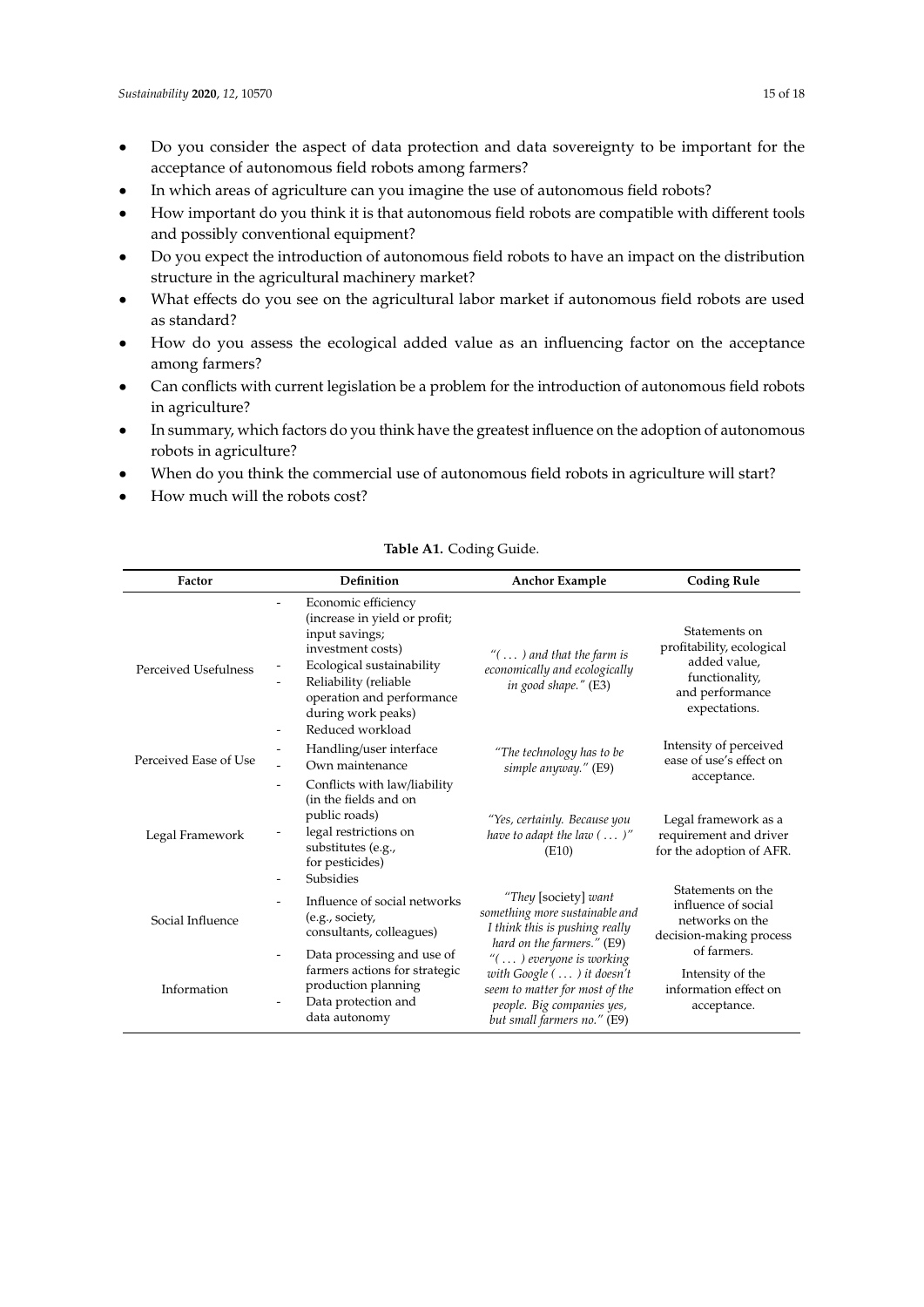| Factor                          | Definition                                                                 | <b>Anchor Example</b>                                                                                                                                                     | <b>Coding Rule</b>                                                                                              |
|---------------------------------|----------------------------------------------------------------------------|---------------------------------------------------------------------------------------------------------------------------------------------------------------------------|-----------------------------------------------------------------------------------------------------------------|
| Compatibility                   | Cooperation with<br>existing technology                                    | " $( \ldots )$ a robot will be more<br>important if it is connectable<br>with all the other machines.<br>$()'$ (E2)                                                       | Intensity of the<br>compatibility effect on<br>acceptance.                                                      |
| Farm Manager<br>Characteristics | Age, education,<br>and risk appetite                                       | " $( \ldots )$ the farmers of today"<br>were not born with these<br>technologies. $( \ldots )$ So yes it's<br>preventing the use of digital<br><i>technologies."</i> (E6) | Classification by age,<br>educational level,<br>and risk appetite.<br>Intensity of the effect on<br>acceptance. |
| Workforce Availability          | Influence of workforce<br>issues (especially availability<br>of workforce) | "Regulations are one questions,<br>but also safety on the work and<br>the availability of<br>workforce." (E7)                                                             | Intensity of the<br>workforce availability<br>effect on acceptance.                                             |

**Table A1.** *Cont*.

## **References**

- <span id="page-15-0"></span>1. Duckett, T.; Pearson, S.; Blackmore, S.; Grieve, B. Agricultural robotics: The future of robotic agriculture. *arXiv* **2018**, arXiv:1806.06762.
- <span id="page-15-1"></span>2. Lowenberg-DeBoer, J.; Huang, I.Y.; Grigoriadis, V.; Blackmore, S. Economics of robots and automation in field crop production. *Prec. Agric.* **2019**, *21*, 278–299. [\[CrossRef\]](http://dx.doi.org/10.1007/s11119-019-09667-5)
- <span id="page-15-2"></span>3. Redhead, F.; Snow, S.; Vyas, D.; Bawden, O.; Russell, R.; Perez, T.; Brereton, M. Bringing the farmer perspective to agricultural robots. In Proceedings of the CHI Conference on Human Factors in Computing Systems, Seoul, Korea, 18–23 April 2015; Association for Computing Machinery: New York, NY, USA, 2015. [\[CrossRef\]](http://dx.doi.org/10.1145/2702613.2732894)
- <span id="page-15-3"></span>4. King, A. Technology: The future of agriculture. *Nature* **2017**, *544*, 21–23. [\[CrossRef\]](http://dx.doi.org/10.1038/544S21a) [\[PubMed\]](http://www.ncbi.nlm.nih.gov/pubmed/28445450)
- <span id="page-15-4"></span>5. Devitt, S.K. Cognitive factors that affect the adoption of autonomous agriculture. *Farm Policy J.* **2018**, *15*, 49–60. [\[CrossRef\]](http://dx.doi.org/10.1093/erae/jbz019)
- <span id="page-15-5"></span>6. Kester, C.; Griepentrog, H.W.; Hörner, R.; Tuncer, Z. A survey of future farm automation—A descriptive analysis of survey responses. In *Precision Agriculture '13*; Stafford, J.V., Ed.; Wageningen Academic Publishers: Wageningen, The Netherlands, 2013; pp. 785–792. [\[CrossRef\]](http://dx.doi.org/10.3920/978-90-8686-778-3_97)
- <span id="page-15-6"></span>7. Erl, T.; Puttini, R.; Mahmood, Z. *Cloud Computing: Concepts, Technology & Architecture*, 1st ed.; Prentice Hall: Upper Saddle River, NJ, USA, 2013.
- <span id="page-15-7"></span>8. Minßen, T.-F.; Urso, L.-M.; Gaus, C.-C.; Frerichs, L. New plant production systems with autonomous agricultural machinery. *ATZo*ff*highway* **2015**, *8*, 6–11. [\[CrossRef\]](http://dx.doi.org/10.1007/s35746-015-0028-y)
- <span id="page-15-8"></span>9. Burwood-Taylor, L.; Leclerc, R.; Tilney, M. AgTech Investing Report: Year in Review 2015. *AgFunder*. Available online: https://research.agfunder.com/2015/[AgFunder-AgTech-Investing-Report-2015.](https://research.agfunder.com/2015/AgFunder-AgTech-Investing-Report-2015.pdf) [pdf](https://research.agfunder.com/2015/AgFunder-AgTech-Investing-Report-2015.pdf) (accessed on 31 October 2020).
- <span id="page-15-9"></span>10. Salimi, M.; Pourdarbani, R.; Nouri, B.A. Factors affecting the adoption of agricultural automation using Davis's acceptance model (case study: Ardabil). *Acta Technol. Agric.* **2020**, *23*, 30–39. [\[CrossRef\]](http://dx.doi.org/10.2478/ata-2020-0006)
- <span id="page-15-10"></span>11. Rial-Lovera, K. Agricultural robots: Drivers, barriers, and opportunities for adoption. In Proceedings of the 14th International Conference on Precision Agriculture, Montreal, QC, Canada, 24–27 June 2018; The International Society of Precision Agriculture: Monticello, IL, USA, 2018.
- <span id="page-15-11"></span>12. Caffaro, F.; Cavallo, E. The effects of individual variables, farming system characteristics and perceived barriers on actual use of smart farming technologies: Evidence from the Piedmont region, northwestern Italy. *Agriculture* **2019**, *9*, 111. [\[CrossRef\]](http://dx.doi.org/10.3390/agriculture9050111)
- <span id="page-15-12"></span>13. Bukchin, S.; Kerret, D. Food for hope: The role of personal resources in farmers' adoption of green technology. *Sustainability* **2018**, *10*, 1615. [\[CrossRef\]](http://dx.doi.org/10.3390/su10051615)
- <span id="page-15-13"></span>14. Pathak, H.S.; Brown, P.; Best, T. A systematic literature review of the factors affecting the precision agriculture adoption process. *Prec. Agric.* **2019**, *13*, 1–25. [\[CrossRef\]](http://dx.doi.org/10.1007/s11119-019-09653-x)
- <span id="page-15-14"></span>15. Rogers, E.M. *Di*ff*usion of Innovations*, 5th ed.; Free Press: New York, NY, USA, 2003.
- <span id="page-15-15"></span>16. Mayring, P. *Qualitative Inhaltsanalyse: Grundlagen und Techniken*, 12th ed.; Beltz: Weinheim, Baden-Württemberg, Germany, 2015.
- <span id="page-15-16"></span>17. Die schriftliche Befragung. Available online: https://[www.hb.fh-muenster.de](https://www.hb.fh-muenster.de/opus4/frontdoor/deliver/index/docId/489/file/SchriftlicheBefragung.pdf)/opus4/frontdoor/deliver/index/ docId/489/file/[SchriftlicheBefragung.pdf](https://www.hb.fh-muenster.de/opus4/frontdoor/deliver/index/docId/489/file/SchriftlicheBefragung.pdf) (accessed on 28 November 2020).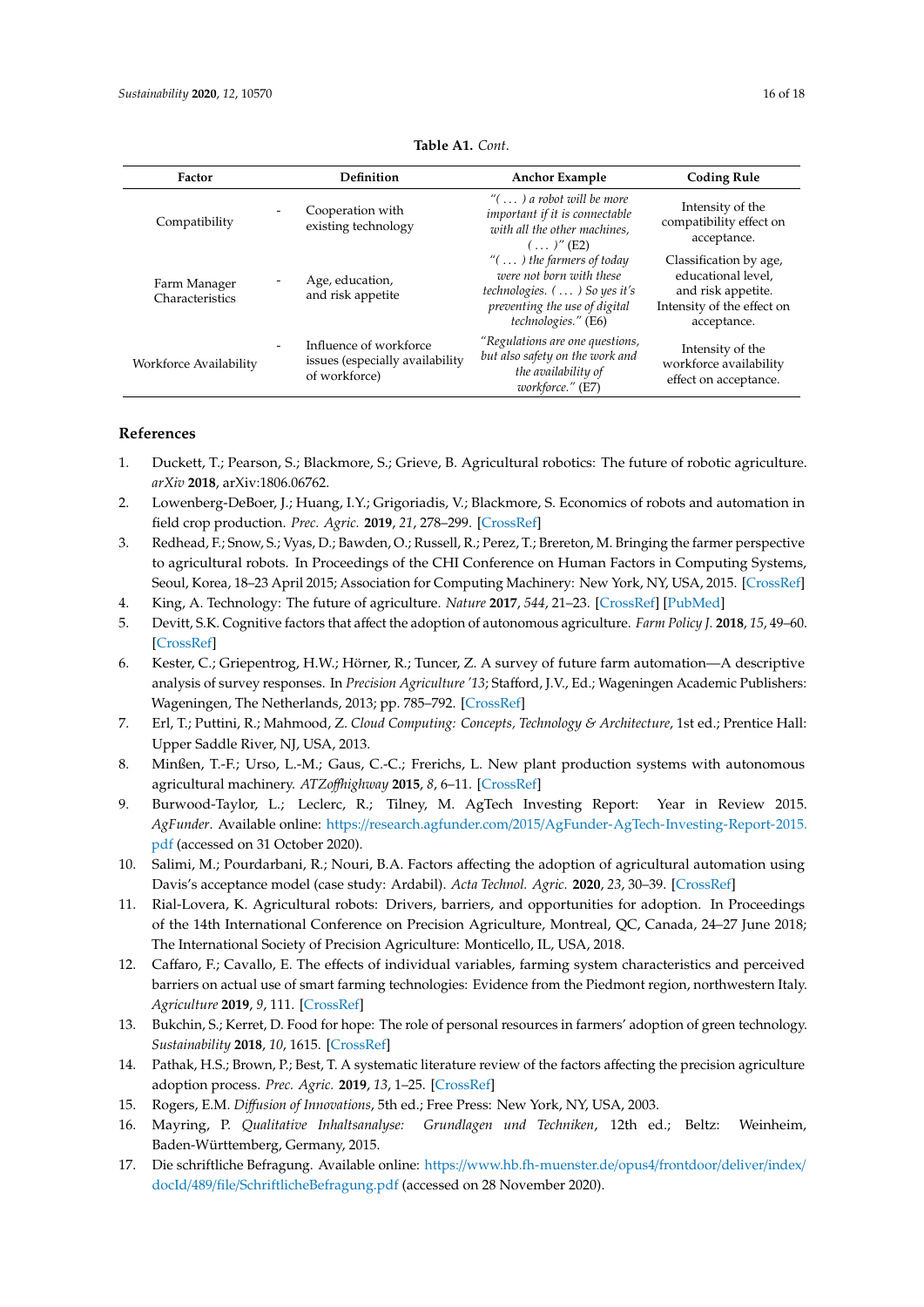- <span id="page-16-0"></span>18. Gläser, J.; Laudel, G. *Experteninterviews und Qualitative Inhaltsanalyse als Instrumente*, 4th ed.; VS Verlag für Sozialwissenschaften: Hesse, Germany, 2010.
- <span id="page-16-1"></span>19. Davis, F.D. Perceived usefulness, perceived ease of use, and user acceptance of information technology. *MIS Q.* **1989**, *13*, 319–340. [\[CrossRef\]](http://dx.doi.org/10.2307/249008)
- <span id="page-16-2"></span>20. Chuttur, M. Overview of the technology acceptance model. Origins, developments and future directions. *Sprouts Work. Papers Inf. Syst.* **2009**, *9*, 1–21.
- <span id="page-16-3"></span>21. Miller, L.H. A Study in man-machine interaction. In Proceedings of the National Computer Conference, Dallas, TX, USA, 13–16 June 1977; Association for Computer Machinery: New York, NY, USA, 1977. [\[CrossRef\]](http://dx.doi.org/10.1145/1499402.1499475)
- 22. Benbasat, I.; Dexter, A.S. An investigation of the effectiveness of color and graphical information presentation under varying time constraints. *MIS Q.* **1986**, *10*, 59–83. [\[CrossRef\]](http://dx.doi.org/10.2307/248881)
- <span id="page-16-4"></span>23. Verma, P.; Sinha, N. Integrating perceived economic wellbeing to technology acceptance model: The case of mobile based agricultural extension service. *Technol. Forecast. Soc. Change* **2018**, *126*, 207–216. [\[CrossRef\]](http://dx.doi.org/10.1016/j.techfore.2017.08.013)
- <span id="page-16-5"></span>24. Adrian, A.M.; Norwood, S.H.; Mask, P.L. Producers' perceptions and attitudes toward precision agriculture technologies. *Comput. Electron. Agric.* **2005**, *48*, 256–271. [\[CrossRef\]](http://dx.doi.org/10.1016/j.compag.2005.04.004)
- <span id="page-16-6"></span>25. Aubert, B.A.; Schroeder, A.; Grimaudo, J. IT as enabler of sustainable farming: An empirical analysis of farmers' adoption decision of precision agriculture technology. *Dec. Support Syst.* **2012**, *54*, 510–520. [\[CrossRef\]](http://dx.doi.org/10.1016/j.dss.2012.07.002)
- <span id="page-16-7"></span>26. Paustian, M.; Theuvsen, L. Adoption of precision agriculture technologies by German crop farmers. *Prec. Agric.* **2016**, *18*, 701–716. [\[CrossRef\]](http://dx.doi.org/10.1007/s11119-016-9482-5)
- <span id="page-16-8"></span>27. 2035 Arable Farming Strategy—Prospects for Productive and Diverse Crop Farming. Available online: https://www.bmel.de/SharedDocs/Downloads/EN/Publications/[ackerbaustrategie-en.pdf?\\_\\_blob](https://www.bmel.de/SharedDocs/Downloads/EN/Publications/ackerbaustrategie-en.pdf?__blob=publicationFile&v=6)= [publicationFile&v](https://www.bmel.de/SharedDocs/Downloads/EN/Publications/ackerbaustrategie-en.pdf?__blob=publicationFile&v=6)=6 (accessed on 6 June 2020).
- <span id="page-16-9"></span>28. Alt, N. Gesetzliche Vorgaben für den Feldeinsatz von hochautomatisierten Landmaschinen. In *Jahrbuch Agrartechnik 2018*, 1st ed.; Frerichs, L., Ed.; Institute for Mobile Machines and Commercial Vehicles: Brunswick, Germany, 2018; pp. 1–7.
- <span id="page-16-10"></span>29. Kuczera, C. *Der Einfluss des Sozialen Umfeldes auf Betriebliche Entscheidungen von Landwirten*, 1st ed.; Margraf Publishers: Weikersheim, Germany, 2006; pp. 56–171.
- <span id="page-16-11"></span>30. Griepentrog, H.W. Automatisierung in der Außenwirtschaft. In *Automatisierung und Roboter in der Landwirtschaft*, 1st ed.; Molnar, C., Pikart-Müller, M., Eds.; Kuratorium für Technik und Bauwesen in der Landwirtschaft: Darmstadt, Germany, 2010; pp. 25–33.
- <span id="page-16-12"></span>31. Metschke, R.; Wellbrock, R. *Datenschutz in Wissenschaft und Forschung*, 3rd ed.; Druckerei Conrad GmbH: Berlin, Germany, 2002.
- <span id="page-16-13"></span>32. Weeding Service for Organic Farms. Available online: https://[www.farming-revolution.com](https://www.farming-revolution.com/)/ (accessed on 30 October 2020).
- <span id="page-16-14"></span>33. Ecorobotix Successfully Raises CHF 10.6 Million in Series B Financing with Lead Investors Capagro and BASF Venture Capital (in Englisch). Available online: https://[www.basf.com](https://www.basf.com/global/de/who-we-are/organization/locations/europe/german-companies/BASF_Venture-Capital/publications/2018/P-18-530.html)/global/de/who-we-are/organization/ locations/europe/german-companies/[BASF\\_Venture-Capital](https://www.basf.com/global/de/who-we-are/organization/locations/europe/german-companies/BASF_Venture-Capital/publications/2018/P-18-530.html)/publications/2018/P-18-530.html (accessed on 30 October 2020).
- <span id="page-16-15"></span>34. La Robotique Au Service de l'Agriculture. Available online: https://[www.naio-technologies.com](https://www.naio-technologies.com/)/ (accessed on 1 July 2020).
- <span id="page-16-16"></span>35. RObotics for MIcrofarms. Available online: https://[cordis.europa.eu](https://cordis.europa.eu/project/id/773875/de)/project/id/773875/de (accessed on 1 July 2020).
- <span id="page-16-17"></span>36. Intelligent Decision from Vineyard Robots. Available online: https://[cordis.europa.eu](https://cordis.europa.eu/project/id/737669/de)/project/id/737669/de (accessed on 1 July 2020).
- <span id="page-16-18"></span>37. Alambaigi, A.; Ahangari, I. Technology acceptance model (TAM) as a predictor model for explaining agricultural experts behavior in acceptance of ICT. *Int. J. Agric. Manag. Develop.* **2015**, *6*, 235–247. [\[CrossRef\]](http://dx.doi.org/10.22004/ag.econ.262557)
- <span id="page-16-19"></span>38. Pierpaoli, E.; Carli, G.; Pignatti, E.; Canavari, M. Drivers of precision agriculture technologies adoption: A literature review. *Proc. Technol.* **2013**, *8*, 61–69. [\[CrossRef\]](http://dx.doi.org/10.1016/j.protcy.2013.11.010)
- <span id="page-16-20"></span>39. Shockley, J.M.; Dillon, C.R.; Shearer, S.A. An economic feasibility assessment of autonomous field machinery in grain crop production. *Prec. Agric.* **2019**, *20*, 1068–1085. [\[CrossRef\]](http://dx.doi.org/10.1007/s11119-019-09638-w)